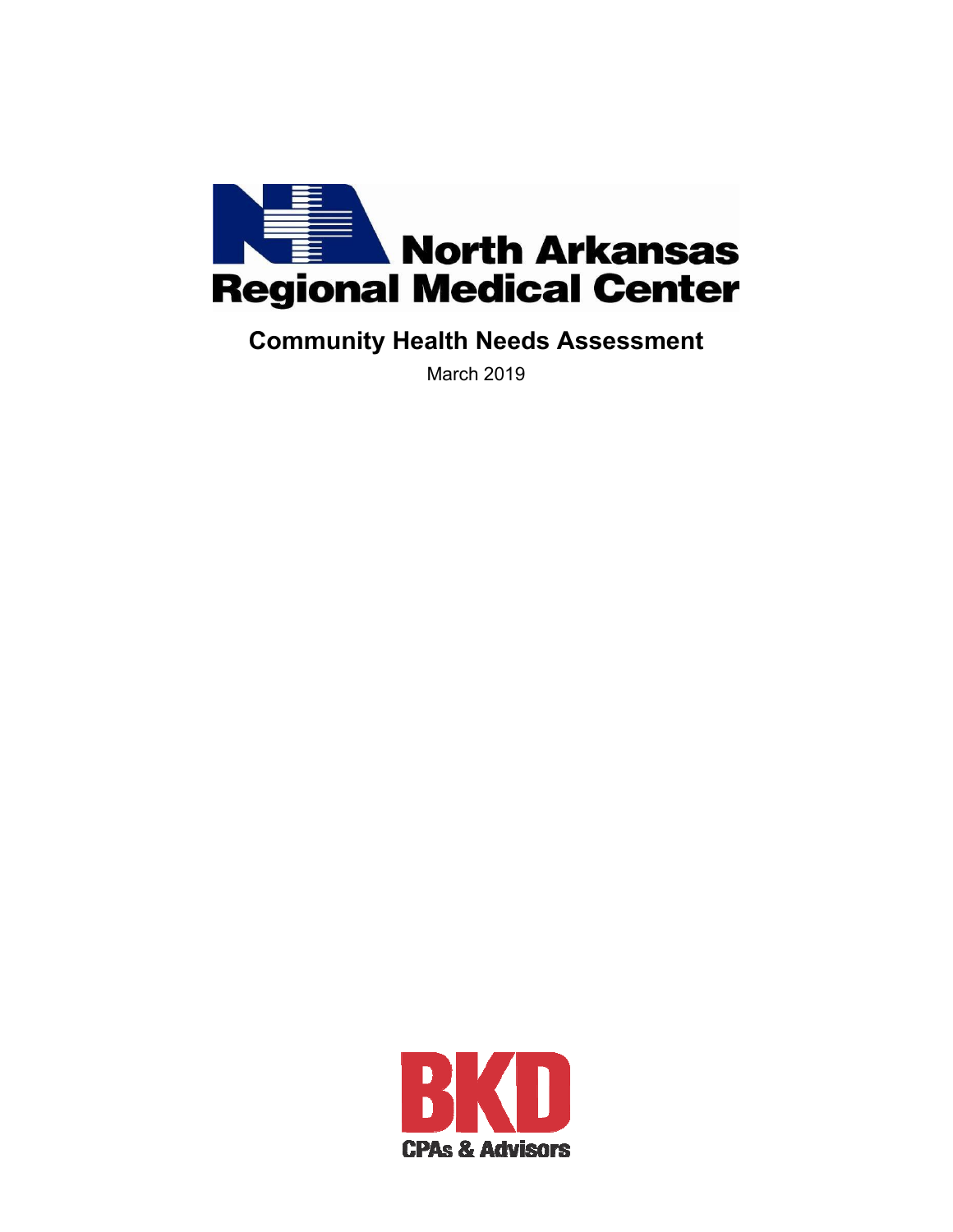

# **Contents**

| <b>Appendices</b> |  |
|-------------------|--|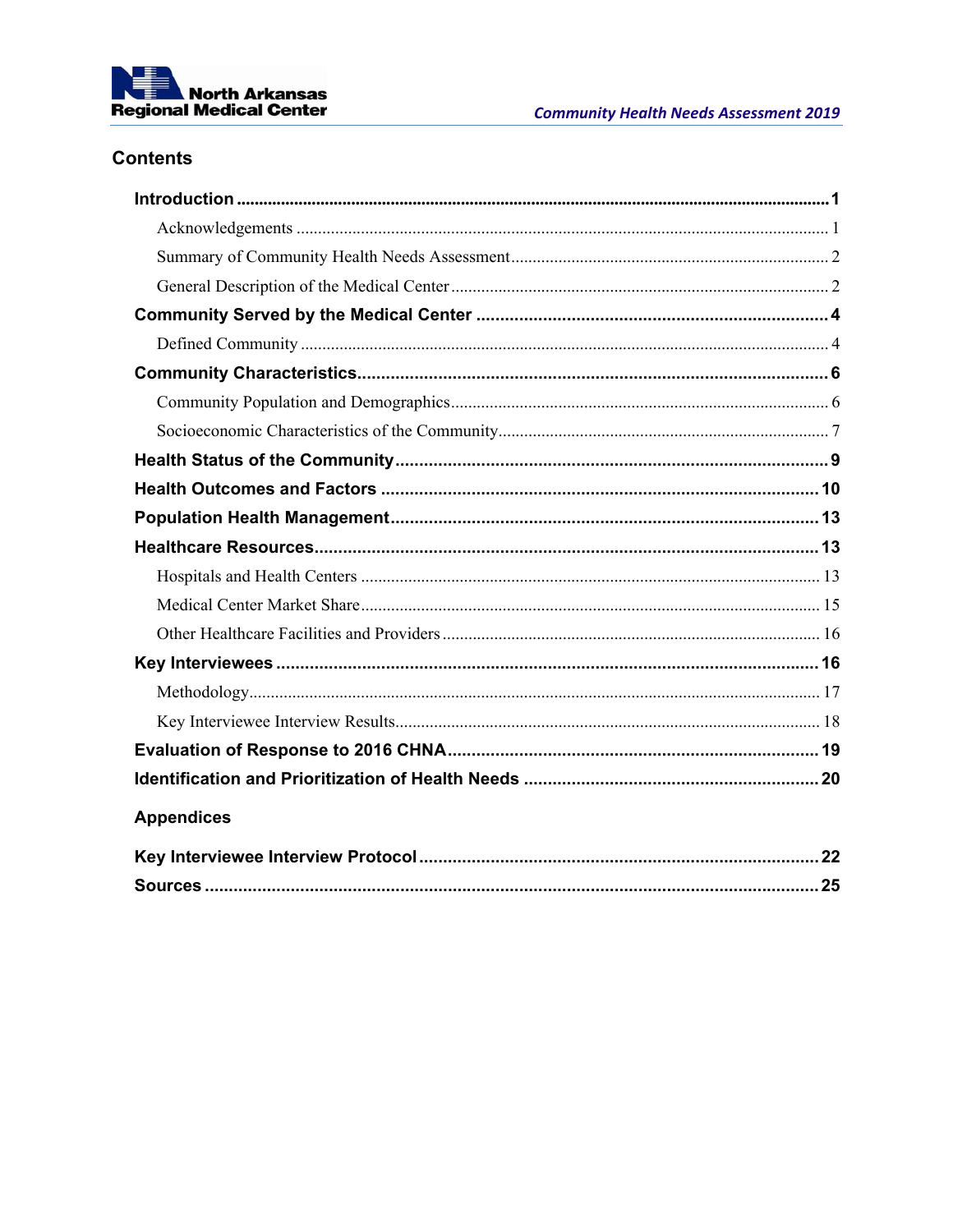

# **Introduction**

Every three years, tax-exempt hospitals are required to assess the health needs of their communities and adopt implementation strategies to address significant identified needs. These requirements are imposed by federal law and include:

- Conducting a community health needs assessment every three years.
- Adopting an implementation strategy to meet the significant community health needs identified through the assessment.
- In each subsequent assessment, evaluating the impact of previous implementation strategies on identified needs.

The community health needs assessment must take into account input from persons who represent the broad interest of the community served by the hospital facility, including at least one state or local public health official and members of medically underserved, low-income and minority populations within the community. The hospital facility must make the community health needs assessment widely available to the public.

This community health needs assessment is intended to document North Arkansas Regional Medical Center's compliance with these requirements. Health needs of the community have been identified and prioritized so that North Arkansas Regional Medical Center (the Medical Center) may adopt an implementation strategy to address specific needs of the community.

The process involved:

- A comprehensive evaluation of the implementation strategy that was developed as a result of the initial community health needs assessment conducted in March 2016.
- Collection and analysis of a large range of data, including demographic, socioeconomic and health statistics, healthcare resources and patient use rates.
- Interviews with key interviewees who represent a) broad interests of the community, b) populations of need or c) persons with specialized knowledge in public health.

This document is a summary of all the available evidence collected during the community health needs assessment required by the IRS during tax year 2019. It will serve as a compliance document as well as a



resource until the next assessment cycle.

# *Acknowledgements*

The community health assessment research team would like to thank all those who contributed to the community health assessment described herein. We are grateful for the many key informants that gave their time and expertise to inform both the direction and outcomes of the study. We greatly appreciate the contribution of their stories.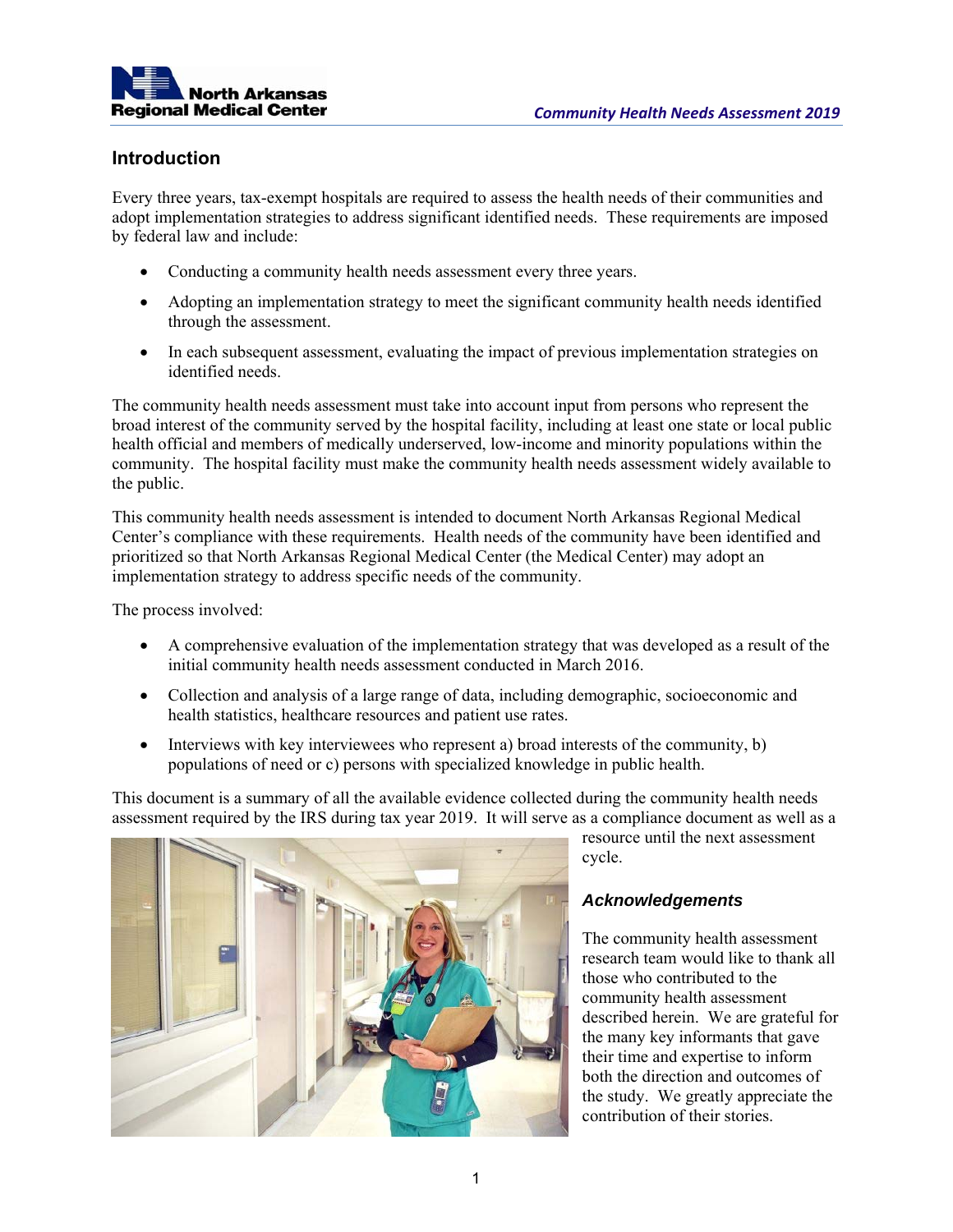

# *Summary of Community Health Needs Assessment*

The purpose of the community health needs assessment is to understand the unique health needs of the community served by the Medical Center and to document compliance with the federal laws outlined above.

The Medical Center engaged **BKD, LLP** to conduct a formal community health needs assessment. **BKD, LLP** is one of the largest CPA and advisory firms in the United States, with approximately 2,700 partners and employees in 38 offices. BKD serves more than 900 hospitals and healthcare systems across the country. The community health needs assessment was conducted from October 2018 through March 2019.

The following steps were conducted as part of the Medical Center's community health needs assessment:

- An evaluation of the impact of actions taken to address the significant health needs identified in the March 2016 community health needs assessment was completed to understand the effectiveness of the Medical Center's current strategies and programs. This evaluation is included at page 19.
- Population demographics and socioeconomic characteristics of the community were gathered and reported utilizing various third parties (see references in Appendices). The health status of the community was then reviewed. Information on the leading causes of death and morbidity information was analyzed in conjunction with health outcomes and factors reported for the community by CountyHealthrankings.org. Health factors with significant opportunity for improvement were noted.
- An inventory of healthcare facilities and resources was prepared and evaluated for unmet needs.
- Community input was provided through interviews of seven key interviewees, and any comments received providing feedback on the previous assessment and implementation strategy. Results and findings are described in the Key Interviewee and Community Health Input sections of this report.
- Information gathered in the above steps was analyzed and reviewed to identify health issues of uninsured persons, low-income persons and minority groups and the community as a whole. Health needs were then prioritized taking into account the perceived degree of influence the Medical Center has to impact the need and the health needs impact on overall health for the community. Information gaps identified during the prioritization process have been reported.

# *General Description of the Medical Center*

The Medical Center is an Arkansas nonprofit organization, located in Harrison, Arkansas. A ninemember board of directors governs the Medical Center and ensures that medical services are available to the residents of Harrison and surrounding areas.

The Medical Center is an integrated healthcare provider serving residents of north Arkansas for more than 60 years. The Medical Center proudly offers a wide range of services and specialties to meet the needs of Arkansans close to home. With more than 67 physicians, 11 physician assistants, and 19 APRNs on the medical staff, and approximately 850 employees, the Medical Center is made up of an experienced and dedicated team.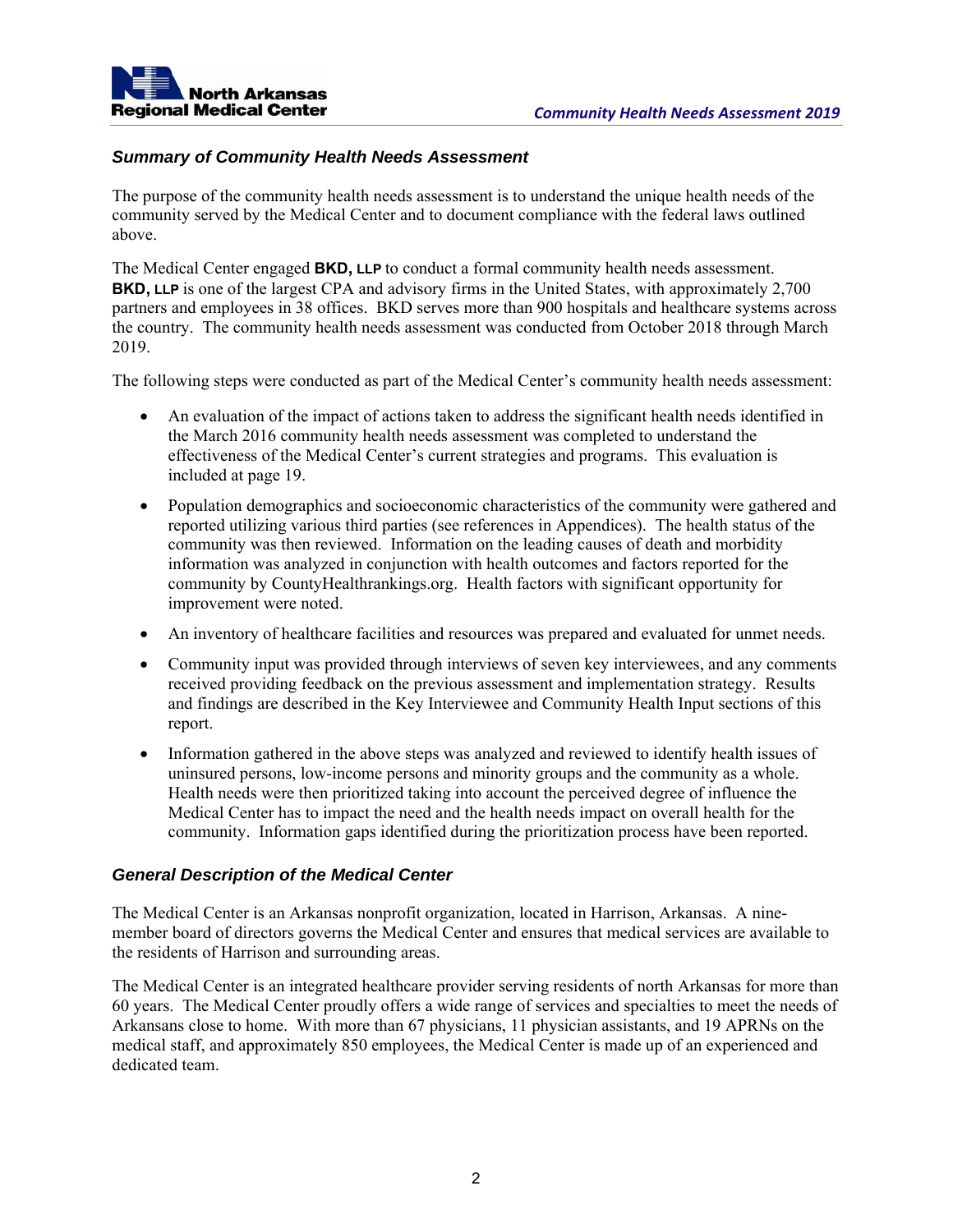

The Medical Center also operates three rural health clinics, located in Lead Hill, Marshall and Jasper, Arkansas. These clinics provide primary care services to the residents of the Medical Center's community who live in more remote areas and might otherwise have difficulty obtaining medical care. The Medical Center also has rural ambulance stations in Lead Hill, Marshall, and Jasper. The Medical Center also owns 13 additional physician clinics located in Harrison and one located in Berryville.

The Medical Center provides healthcare solutions with compassion and respect for the uniqueness of every individual. Guided by a values-based culture to consistently deliver clinical and service excellence to our patients, the Medical Center strives for excellent care, every time.



# **Mission**

Our mission is to provide comprehensive healthcare to north central Arkansas

# **Vision**

Our vision is to be the most trusted and preferred healthcare resource.

# **Values**

# SAFETY

It is our collective responsibility to make safety our highest priority by:

- Creating a culture of "First Do No Harm."
- Taking individual responsibility for providing a clean environment.
- Effectively communicating and handing off critical information.
- Real time reporting and the immediate correction of hazards.
- Ongoing adherence, evaluation and revision of safety policies and procedures.

# QUALITY

Performance at the highest level of quality is maintained throughout our organization by:

- Utilizing evidence based guidelines.
- Promoting innovation and creativity.
- Recognizing the human ability to fail and utilizing the performance improvement process to implement positive change.
- Continually educating team members on standards, policies and procedures.

# INTEGRITY

We exemplify our integrity with honor and professionalism on an individual and corporate level by:

- Promoting an environment of trust that supports open and honest communication.
- Holding ourselves accountable for our successes and failures and reacting responsibly.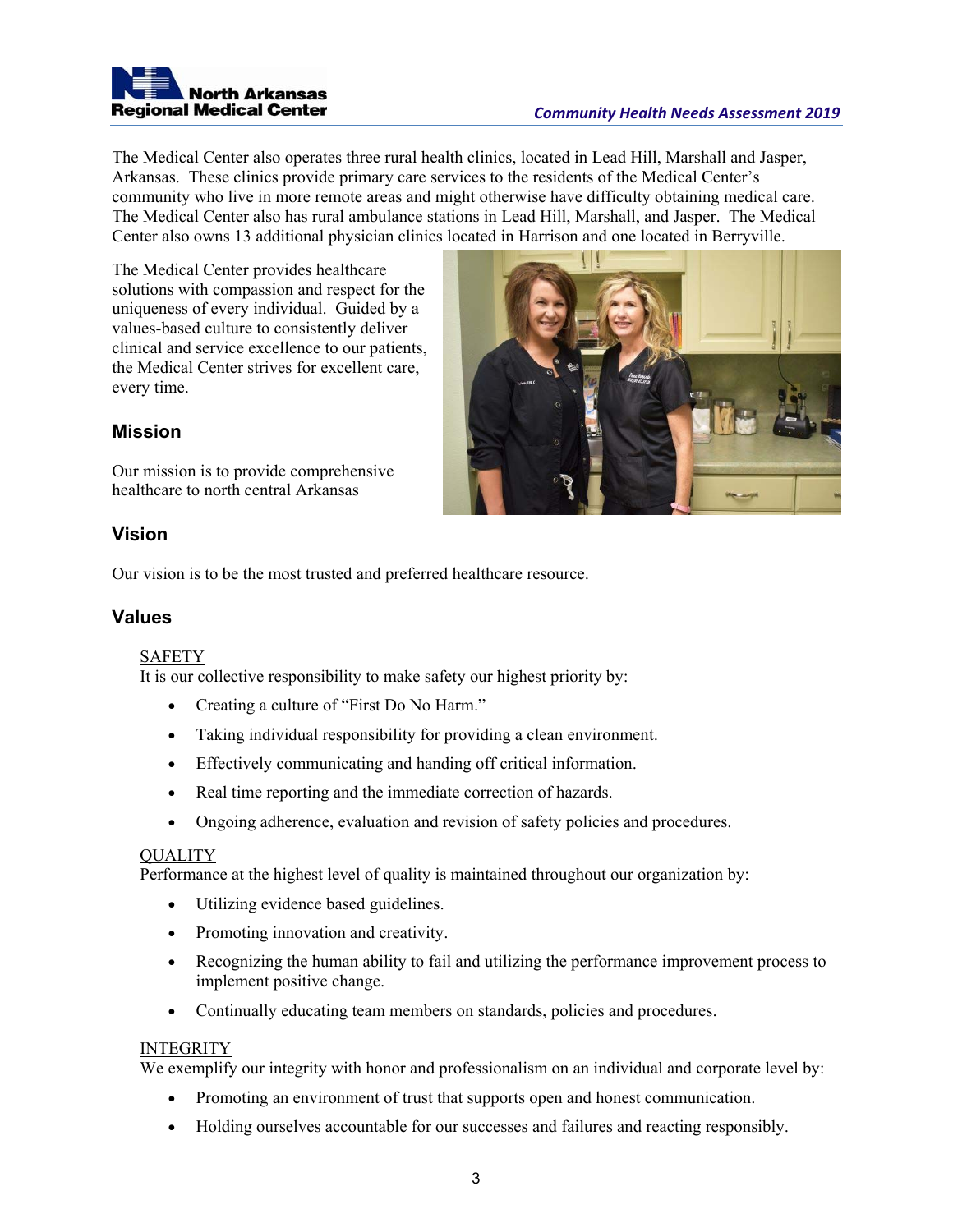

- Respecting the diversity of the community and individual.
- Protecting privacy and confidentiality.

### **COMMUNITY**

We recognize community constitutes the reason for our professions and accept our responsibility to serve the fundamental needs of our community. We fulfill this responsibility by:

- Creating a work environment where the collective energy and intelligence of all team members can flourish.
- Willingly serving all members of our community.
- Providing education and prevention services to improve the overall health of our community.
- Celebrating our successes.

# **Community Served by the Medical Center**

The Medical Center is located in Harrison, Arkansas, in Boone County. Harrison is approximately an hour and a half east of Fayetteville, Arkansas, and an hour and a half south of Springfield, Missouri, the closest metropolitan areas. One divided highway serves the area from the north.

# *Defined Community*

A community is defined as the geographic area from which a significant number of the patients utilizing hospital services reside. While the community health needs assessment considers other types of healthcare providers, the Medical Center is the single largest provider of acute care services. For this reason, the utilization of hospital services provides the clearest definition of the community. During the initial community health needs assessment process, an analysis of inpatient discharges and outpatient visits was performed to determine where the Medical Center's patients resided. This analysis showed that the large majority of the Medical Center's patients were from Boone, Carroll, Newton and Searcy Counties, as well as western Marion County, all located in central northern Arkansas.

In the six years since the initial community health needs assessment was conducted, there has not been significant changes in the population of the area, nor have any new hospitals been opened. Therefore, Medical Center management believes that their community has remained unchanged from the previous community health needs assessment. This report will include data from the five community counties listed above. **County Market Share** 

| 2010 - 2014 Discharges |                                             |    |                                         |    |                                           |                                      |  |  |  |  |
|------------------------|---------------------------------------------|----|-----------------------------------------|----|-------------------------------------------|--------------------------------------|--|--|--|--|
| <b>County</b>          | <b>Total Number of</b><br><b>Discharges</b> |    | <b>Total Hospital</b><br><b>Charges</b> |    | <b>Average Hospital</b><br><b>Charges</b> | <b>County Market</b><br><b>Share</b> |  |  |  |  |
| Boone                  | 21,105                                      | \$ | 465,023,414                             | \$ | 22,034                                    | 1.10%                                |  |  |  |  |
| Carroll                | 14.262                                      | \$ | 354,336,513                             | \$ | 24,845                                    | 0.75%                                |  |  |  |  |
| Marion                 | 11.169                                      | \$ | 243,730,564                             | \$ | 21,822                                    | 0.58%                                |  |  |  |  |
| Newton                 | 4.150                                       | \$ | 109,716,442                             | \$ | 26,438                                    | 0.22%                                |  |  |  |  |
| Searcy                 | 5.249                                       | \$ | 118,948,699                             | \$ | 22.661                                    | 0.27%                                |  |  |  |  |
| Other AR Counties      | 1,856,109                                   | \$ | 47.748.606.016                          | \$ | 25,725                                    | 97.07%                               |  |  |  |  |
| Total                  | 1.912.044                                   | S  | 49.040.361.648                          | \$ | 25,648                                    | 100.00%                              |  |  |  |  |

Source: Arkansas Department of Health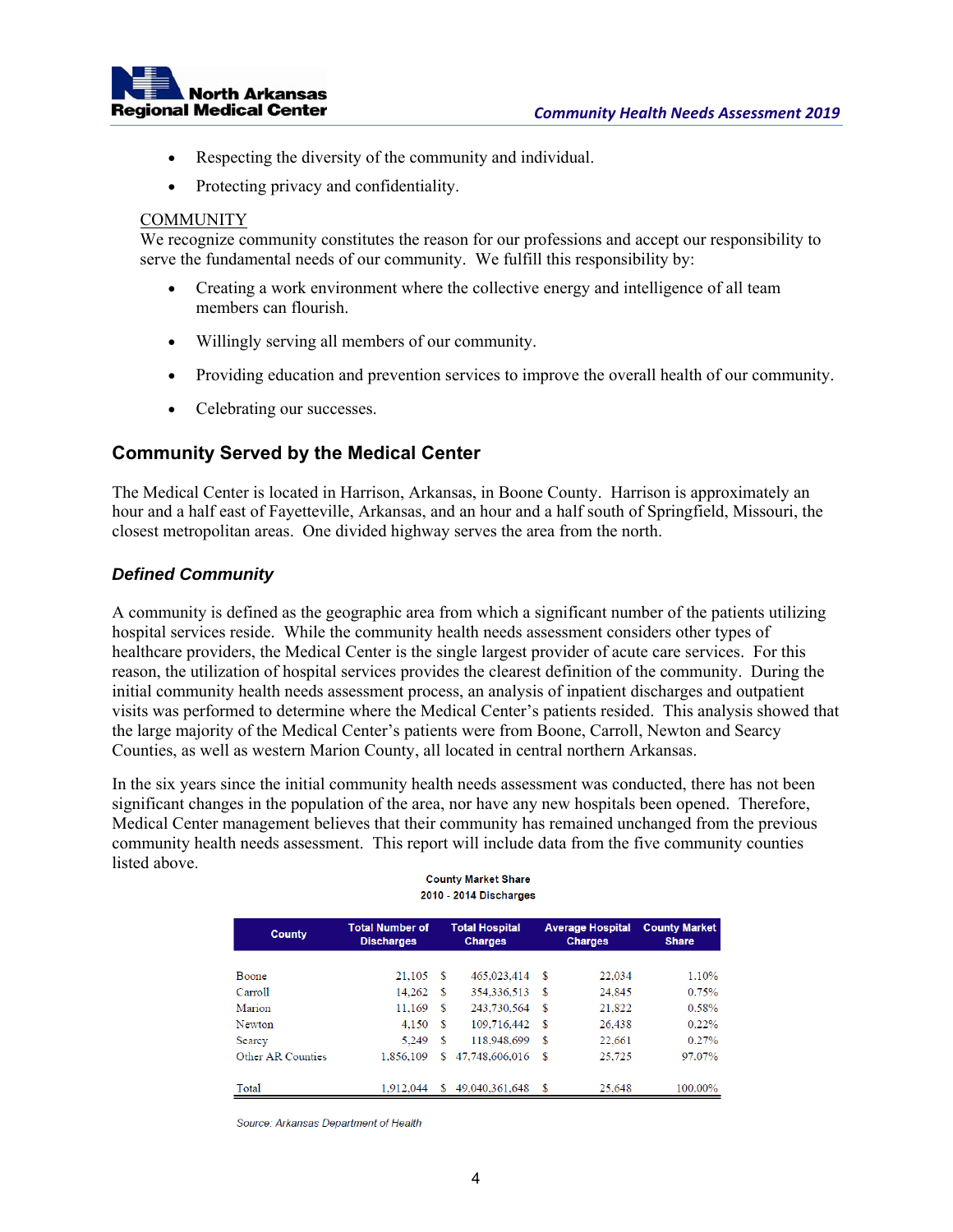

| <b>Zip Code</b><br><b>City</b> | <b>County</b>       | <b>Acute</b><br><b>Inpatient</b><br><b>Discharges</b> | <b>Percent of</b><br><b>Total</b><br><b>Discharges</b> | <b>Outpatient</b><br><b>Visits</b> | Percent of<br><b>Total Visits</b> |
|--------------------------------|---------------------|-------------------------------------------------------|--------------------------------------------------------|------------------------------------|-----------------------------------|
| 72601 Harrison                 | Boone               | 1.848                                                 | 46.9%                                                  | 52,016                             | 50.5%                             |
| 72638 Green Forest             | Carroll             | 287                                                   | 7.3%                                                   | 4.655                              | 4.5%                              |
| 72641 Jasper                   | Newton              | 186                                                   | 4.7%                                                   | 4.721                              | 4.6%                              |
| 72650 Marshall                 | Searcy              | 138                                                   | 3.5%                                                   | 4.545                              | 4.4%                              |
| 72644 Lead Hill                | Boone               | 136                                                   | 3.4%                                                   | 3,931                              | 3.8%                              |
| 72616 Berryville               | Carroll <sub></sub> | 172                                                   | 4.4%                                                   | 2,852                              | 2.8%                              |
| 72662 Omaha                    | Boone               | 104                                                   | 2.6%                                                   | 2,783                              | 2.7%                              |
| 72602 Harrison                 | Boone               | 57                                                    | 1.4%                                                   | 2.352                              | 2.3%                              |
| 72687 Yellville                | Marion              | 98                                                    | 2.5%                                                   | 2.244                              | 2.2%                              |
| 72611 Alpena                   | Boone               | 94                                                    | 2.4%                                                   | 2,145                              | 2.1%                              |
| 72685 Western Grove            | Newton              | 61                                                    | 1.5%                                                   | 2.091                              | 2.0%                              |
| 72633 Everton                  | Boone               | 41                                                    | 1.0%                                                   | 1,943                              | 1.9%                              |
| 72675 Saint Joe                | Searcy              | 57                                                    | 1.4%                                                   | 1,670                              | 1.6%                              |
| 72648 Marble Falls             | Newton              | 46                                                    | 1.2%                                                   | 1,152                              | 1.1%                              |
| 72628 Deer                     | Newton              | 31                                                    | 0.8%                                                   | 957                                | 0.9%                              |
| 72645 Leslie                   | Searcy              | 33                                                    | 0.8%                                                   | 787                                | 0.8%                              |
| 72682 Valley Springs           | Boone               | 39                                                    | 1.0%                                                   | 747                                | 0.7%                              |
| 72655 Mount Judea              | Newton              | 43                                                    | 1.1%                                                   | 731                                | 0.7%                              |
| 72683 Vendor                   | Newton              | 32                                                    | 0.8%                                                   | 692                                | 0.7%                              |
| 72640 Hasty                    | Newton              | 17                                                    | 0.4%                                                   | 686                                | 0.7%                              |
| 72624 Compton                  | Newton              | 20                                                    | 0.5%                                                   | 648                                | 0.6%                              |
| 72668 Peel                     | Marion              | 26                                                    | 0.7%                                                   | 639                                | 0.6%                              |
| 72615 Bergman                  | Boone               | 20                                                    | 0.5%                                                   | 534                                | 0.5%                              |
| 72672 Pyatt                    | Marion              | 20                                                    | 0.5%                                                   | 455                                | 0.4%                              |
| 72634 Flippin                  | Marion              | 20                                                    | 0.5%                                                   | 450                                | 0.4%                              |
| 72653 Mountain Home            | <b>Baxter</b>       | 25                                                    | 0.6%                                                   | 392                                | 0.4%                              |
| 72856 Pelsor                   | Pope                | 12                                                    | 0.3%                                                   | 336                                | 0.3%                              |
| All Other                      |                     | 280                                                   | 7.1%                                                   | 5,853                              | 5.7%                              |
| Total                          |                     | 3.943                                                 | 100.0%                                                 | 103,007                            | 100.0%                            |

# Summary of Inpatient Discharges and Outpatient Visits by Zip Code January 1, 2018 to December 31, 2018

Source: North Arkansas Regional Medical Center and the Arkansas Department of Health

† Inpatient market share was calculated using data from the Arkansas Department of Health showing total discharges for all hospitals by county.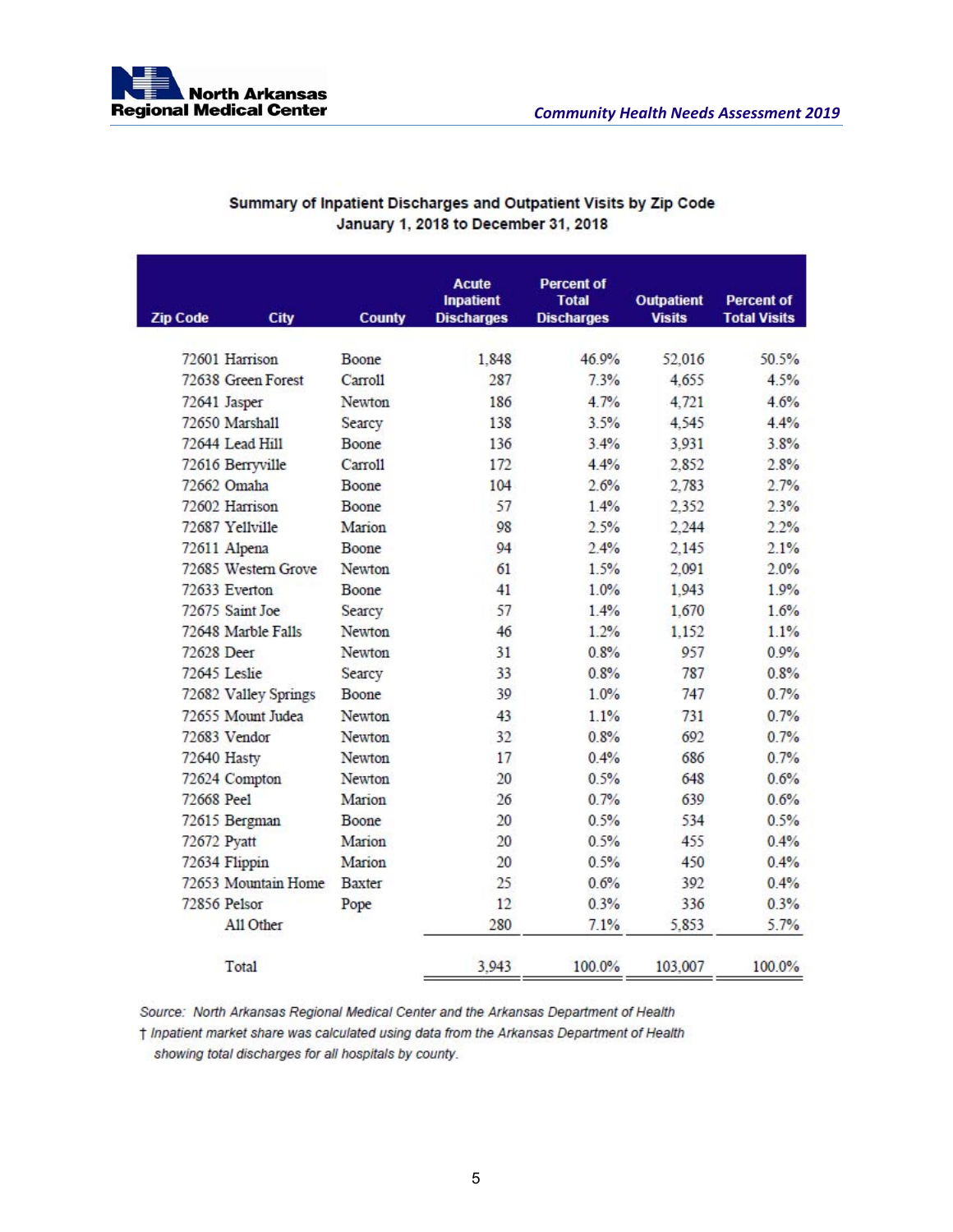

# **Community Characteristics**

# *Community Population and Demographics*

The community served by the Medical Center is a primarily rural area in north central Arkansas. According to 2015 projections based on the most recent U.S. Census Bureau estimates, about 101,000 people live in the five counties included in the community. The Medical Center is located in Harrison, Arkansas, which is the largest town in the community with a population of around 13,000 people.

The population of the community is about 95% white, making it much more racially homogenous than either the state of Arkansas or the United States as a whole. Most of the remaining population is Hispanic or Latino, and about a third of this group has limited English proficiency.

Although this group is small relative to the total populations, they may have unique health needs that should be considered during the preparation of this needs assessment.

A major distinguishing feature of the Medical Center's community is the age breakdown of this population. The chart to the right shows the breakdown of the community's population by age group. According to the U.S. Census Bureau, about 22% of the community's population is over age 65, which is much higher than in Arkansas (16 %) or the United States (15 %) as a whole. Additionally, the percentage of the community population over age 65 is expected to continue increasing over the next two years, as shown on the chart below. This age group

# **Community Population by Age Group**



uses more health services than any other, so the Medical Center should prepare for increased patient volume in the near future. Additionally, the percentage of the community population aged 44 and below is expected to shrink over the next two years, which could contribute to difficulties in recruiting enough care providers to manage the aging population.



# **Projected Change in Population by Age** Group, 2018-2020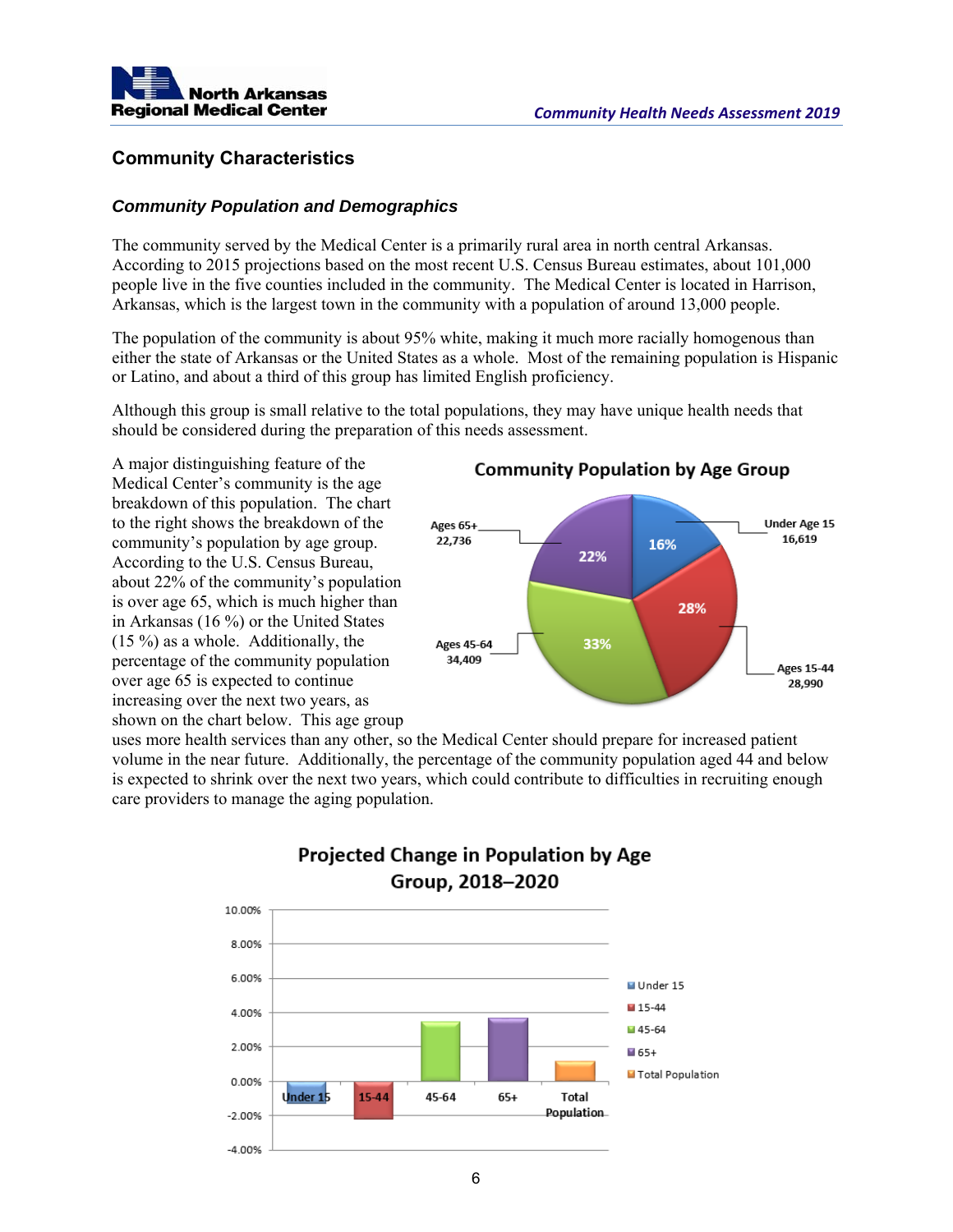

# *Socioeconomic Characteristics of the Community*

The socioeconomic characteristics of a geographic area influence the way residents access healthcare services and perceive the need for healthcare services within society. Factors such as educational attainment, poverty levels, unemployment rates and insurance coverage levels contribute significantly to the health status of a community.

Socioeconomically, the community served by the Medical Center is similar to many other parts of rural Arkansas. About 17% of the population has obtained a Bachelor's degree or higher, compared to about 31% of the U.S., while about 15% of the population does not have a high school diploma, compared to about 13% in the country as a whole. Lower levels of education have been linked to negative health outcomes, so the educational attainment of the community is relevant to the consideration of the health needs of the community.

The income levels of individuals within the community also have a significant effect on their ability to access health services. The average household income in the Medical Center's community is \$50,912, compared to \$61,330 for the state of Arkansas and \$81,283 for the United States. Lower-than-average household income suggests that many members of the community may have difficulty obtaining healthcare, especially preventative care. Additionally, in some of the counties in the community, the levels of poverty are significantly higher than the rates in the state of Arkansas and the United States. The chart below shows the percentage of the communities population living below the federal poverty line, with the percentage of children under age 18 shown separately. The specific health needs of low-income members of the community should be considered carefully throughout the preparation of this assessment.



# **Population in Poverty**

*Source: U.S. Census Bureau, American Community Survey*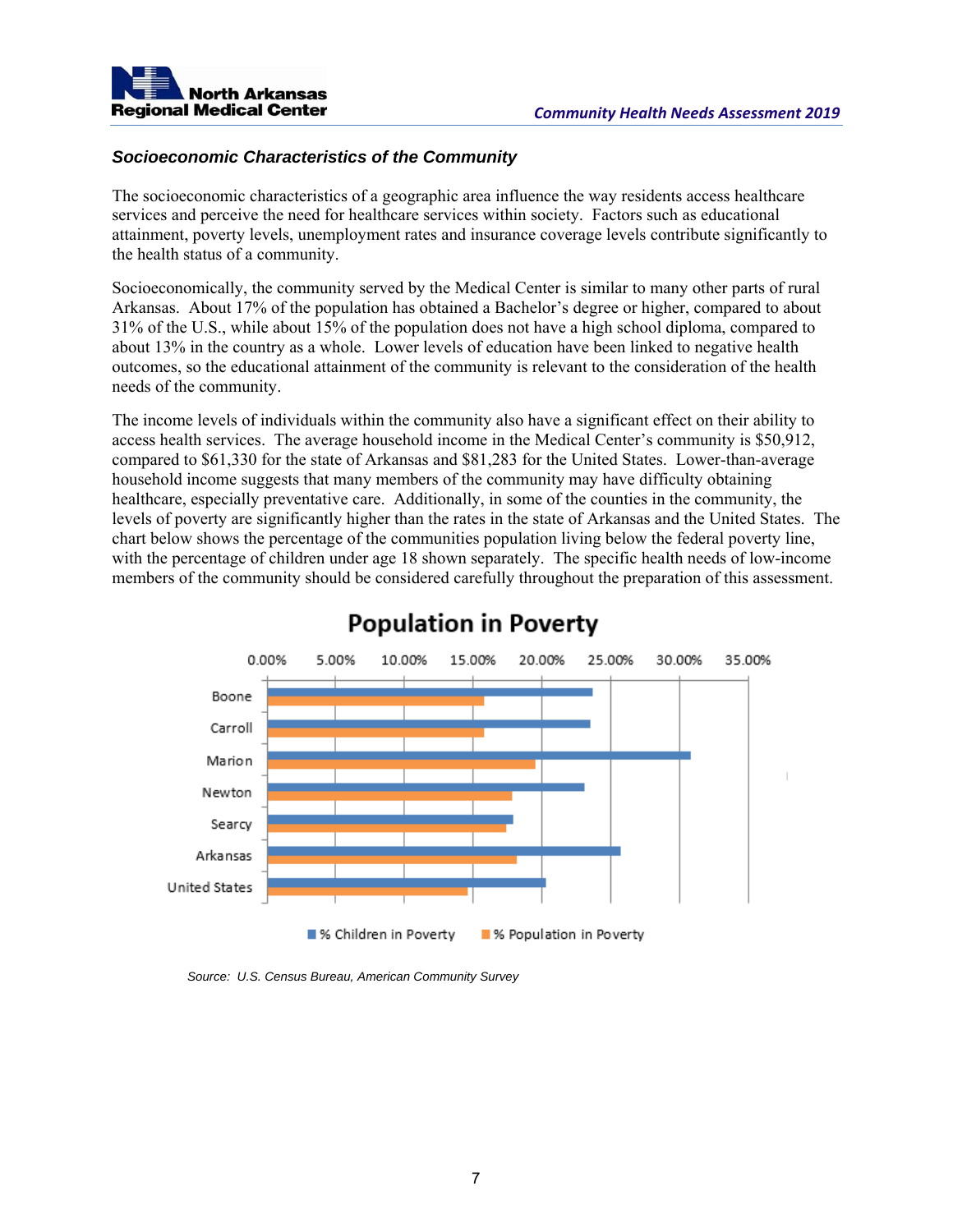

|                  | <b>Estimated 2012</b> |                  |      |                  | <b>Estimated 2017</b> |                   |              |                  |          | Growth, %        |          |                   |                  | <b>Projected 2022</b> |                   |   |                  |  |                  |  |                   |
|------------------|-----------------------|------------------|------|------------------|-----------------------|-------------------|--------------|------------------|----------|------------------|----------|-------------------|------------------|-----------------------|-------------------|---|------------------|--|------------------|--|-------------------|
|                  |                       | Average          |      | <b>Median</b>    |                       | Average           |              | Average          |          | <b>Median</b>    |          | Average           | Average          | <b>Median</b>         | Average           |   | Average          |  | <b>Median</b>    |  | Average           |
|                  |                       | <b>Household</b> |      | <b>Household</b> |                       | <b>Per Capita</b> |              | <b>Household</b> |          | <b>Household</b> |          | <b>Per Capita</b> | <b>Household</b> | <b>Household</b>      | <b>Per Capita</b> |   | <b>Household</b> |  | <b>Household</b> |  | <b>Per Capita</b> |
| <b>County</b>    |                       | <b>Income</b>    |      | <b>Income</b>    |                       | <b>Income</b>     |              | <b>Income</b>    |          | <b>Income</b>    |          | <b>Income</b>     | <b>Income</b>    | <b>Income</b>         | <b>Income</b>     |   | <b>Income</b>    |  | <b>Income</b>    |  | <b>Income</b>     |
| Boone            |                       | 53.276 \$        |      | 38.364 \$        |                       | 22.333            | $\mathbf{s}$ | 54,190 \$        |          | 40.727 S         |          | 22.333            | 1.7%             | 6.2%                  | $-2.6%$           |   | 55,120 \$        |  | $43.236$ \$      |  | 21,190            |
| Carroll          |                       | 47.544           | - \$ | 35.558 \$        |                       | 19.964            |              | 53,272           | <b>S</b> | 39,686 \$        |          | 19,964            | 12.0%            | 11.6%                 | 11.6%             |   | 59,690 \$        |  | 44.293 \$        |  | 24,883            |
| Marion           |                       | 42,748 \$        |      | 33.497 \$        |                       | 18.935            | ×.           | 44,328           | ు        | 36.113S          |          | 18.935            | 3.7%             | 7.8%                  | 1.4%              | S | 45,966 S         |  | 38,933 \$        |  | 19,469            |
| Newton           |                       | $40.454$ \$      |      | 27.790 \$        |                       | 17.469            |              | 44.443           | <b>S</b> | 38.134 \$        |          | 17,469            | 9.9%             | 37.2%                 | 3.3%              |   | 48.825 \$        |  | 52.328 \$        |  | 18.657            |
| Searcy           |                       | 35,779 \$        |      | 30.301 \$        |                       | 15.508            |              | 47,884 \$        |          | $36.716$ \$      |          | 15,508            | 33.8%            | 21.2%                 | 38.5%             |   | 64.084           |  | 44,489 \$        |  | 29.738            |
| Arkansas         |                       | 55,158 \$        |      | 40.531 \$        |                       | 22.007            |              | 61.330           | <b>S</b> | 43.813           | <b>S</b> | 24.426            | 11.2%            | 8.1%                  | 11.0%             |   | 68,193           |  | 47.361           |  | 27.111            |
| United States \$ |                       | 73.034 \$        |      | 53.046           | - S                   | 28.051            |              | 81.283           | S        | 57,625           | S        | 31,117            | 11.3%            | 8.6%                  | 10.9%             | S | 90,464           |  | 62,599           |  | 34,518            |

Estimated Income by County 2012 and 2017 Projected Income by County 2022

*Source: U.S. Census Bureau* 

Some socioeconomic measures in the community have improved significantly since the publication of the 2016 community health needs assessment. One such measure is the percentage of the community that is without health insurance coverage. Effective January 1, 2014, the *Patient Protection and Affordable Care Act* expanded health coverage for many Americans. Arkansas expanded Medicaid eligibility and created a program that allows federal expansion funds to instead be used to subsidize premiums for private commercial insurance policies for low-income Arkansans. This program has had a significant effect on the amount of uninsured patients of the Medical Center. In 2013, before this program went in to effect, approximately 22% of individuals in Boone, Carroll, Marion, Newton, and Searcy counties were uninsured. In 2019, that number dropped to only 10%, which is less than the Arkansas average of about 11%. While the long-term impact of this expansion of insurance coverage on health needs cannot yet be fully appreciated, it has reduced barriers to healthcare, which helps generally reduce health needs.

Another socioeconomic measure that has been improving steadily over the past several years is the unemployment rate. The chart below shows that the unemployment rate of the community has been dropping over the past five years, along with those of the state of Arkansas and the United States. As the economy improves and more people find employment, the socioeconomic status of the community should be strengthened as access to healthcare is improved.



# Unemployment Rates, 2014-2017

*Source: U.S. Department of Labor, Bureau of Labor Statistics*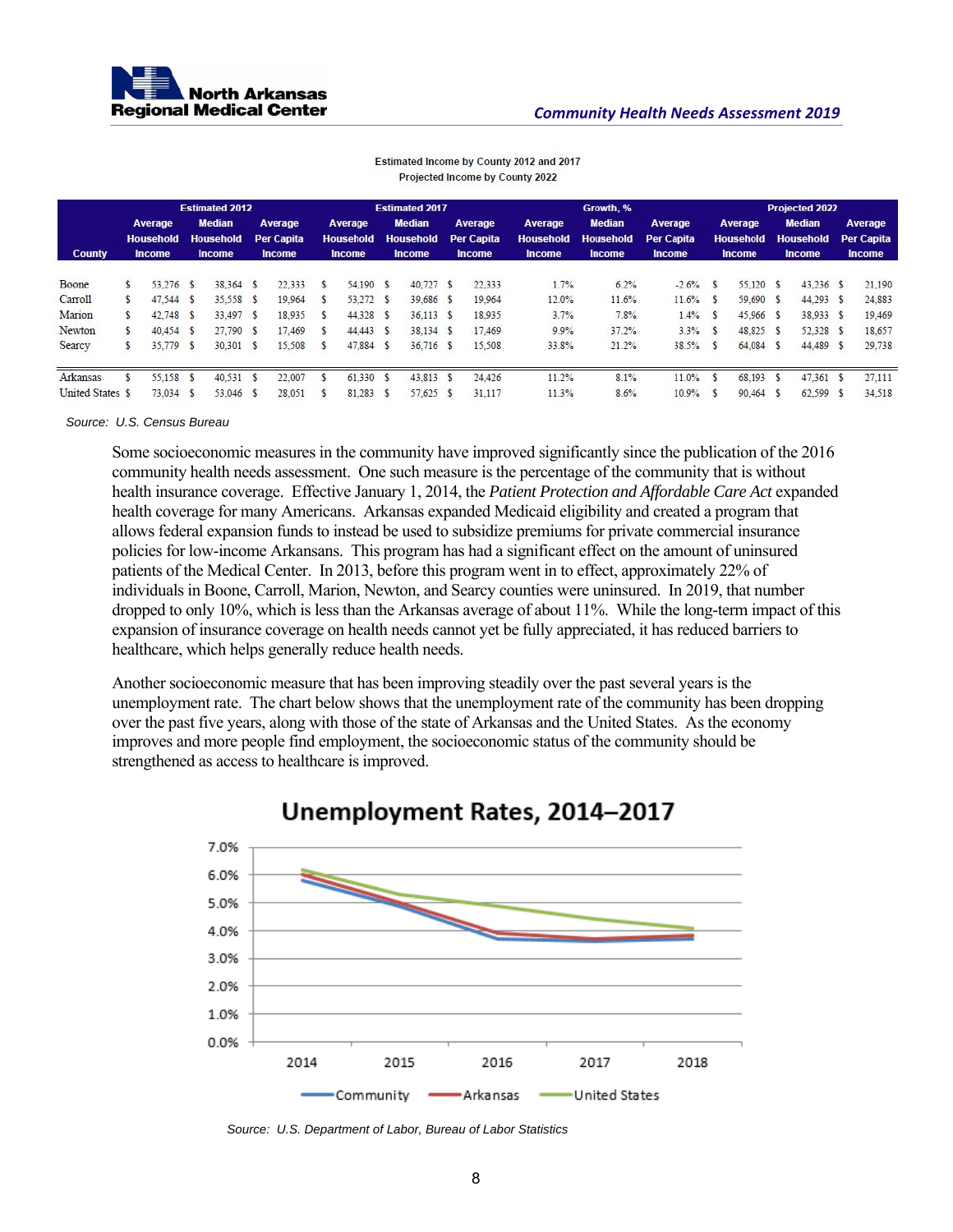

# **Health Status of the Community**

This section of the assessment reviews the health status of Boone, Carroll, Marion, Newton, and Searcy County residents. As in the previous section, comparisons are provided with the state of Arkansas. This in-depth assessment of the mortality and morbidity data, health outcomes, health factors and mental health indicators of the county residents that make up the community will enable the Medical Center to identify priority health issues related to the health status of its residents.

According to the World Health Organization, good health can be defined as a state of physical, mental and social well-being, rather than the absence of disease or infirmity. According to *Healthy People 2020*, the national health objectives released by the U.S. Department of Health and Human Services, individual health is closely linked to community health. Community health, which includes both the physical and social environment in which individuals live, work and play, is profoundly affected by the collective behaviors, attitudes and beliefs of everyone who lives in the community. Healthy people are among a community's most essential resources.

Numerous factors have a significant impact on an individual's health status: lifestyle and behavior, human biology, environmental and socioeconomic conditions, as well as access to adequate and appropriate healthcare and medical services.

Studies by the American Society of Internal Medicine conclude that up to 70 percent of an individual's health status is directly attributable to personal lifestyle decisions and attitudes. Persons who do not smoke, who drink in moderation (if at all), use automobile seat belts (car seats for infants and small children), maintain a nutritious low-fat, high-fiber diet, reduce excess stress in daily living and exercise regularly have a significantly greater potential of avoiding debilitating diseases, infirmities and premature death.

The interrelationship among lifestyle/behavior, personal health attitude and poor health status is gaining recognition and acceptance by both the general public and healthcare providers. Some examples of lifestyle/behavior and related healthcare problems include the following:

|                             | Lifestyle | <b>Primary Disease Factor</b>                                                                                                  |
|-----------------------------|-----------|--------------------------------------------------------------------------------------------------------------------------------|
| Smoking                     |           | Lung cancer<br>Cardiovascular disease<br>Emphysema<br>Chronic bronchitis                                                       |
| Alcohol/drug abuse          |           | Cirrhosis of liver<br>Motor vehicle crashes<br>Unintentional injuries<br>Malnutrition<br>Suicide<br>Homicide<br>Mental illness |
| Poor nutrition              |           | Obesity<br>Digestive disease<br>Depression                                                                                     |
| Driving at excessive speeds |           | Trauma<br>Motor vehicle crashes                                                                                                |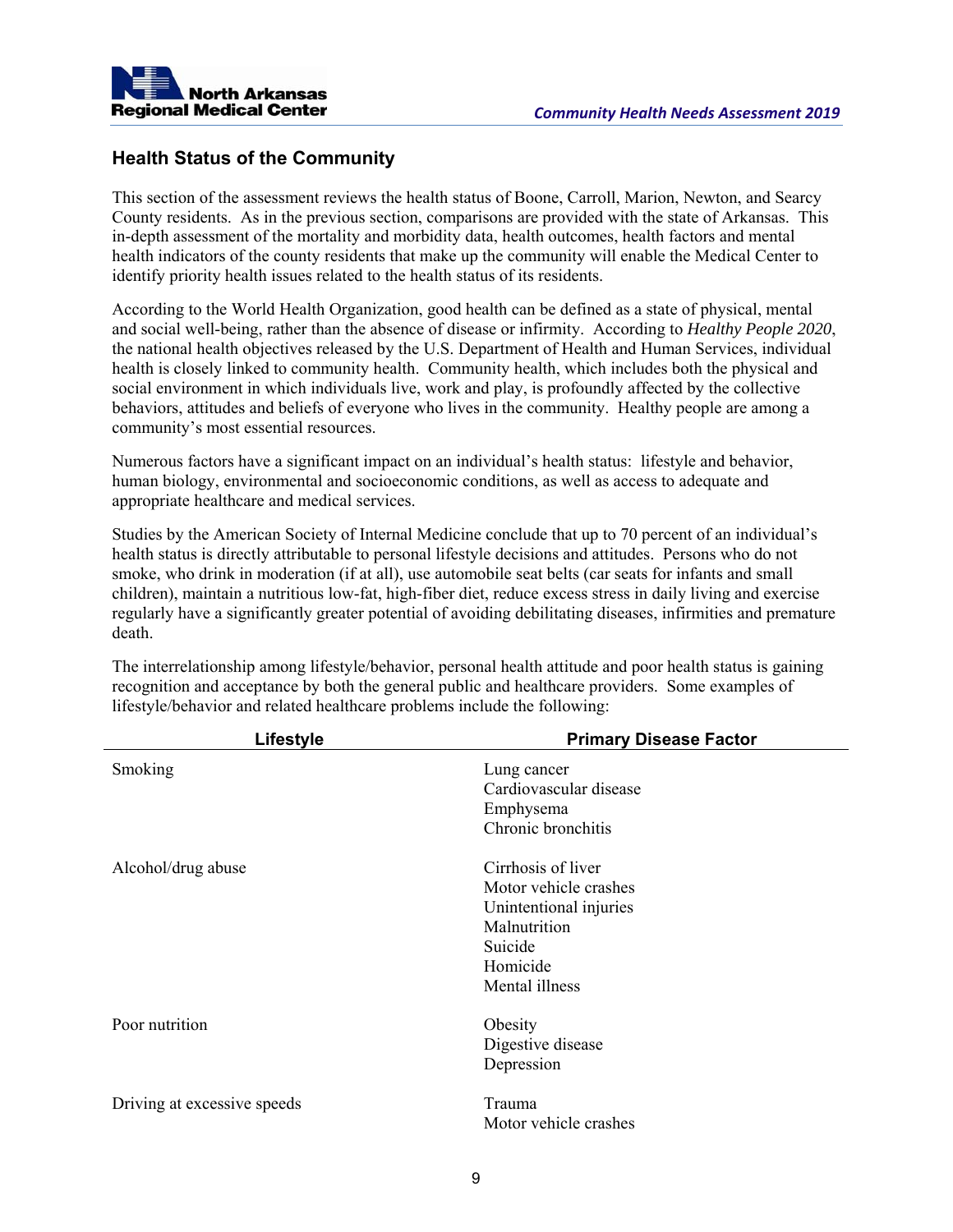

| Lifestyle        | <b>Primary Disease Factor</b>                                  |  |  |  |  |  |  |
|------------------|----------------------------------------------------------------|--|--|--|--|--|--|
| Lack of exercise | Cardiovascular disease<br>Depression                           |  |  |  |  |  |  |
| Overstressed     | Mental illness<br>Alcohol/drug abuse<br>Cardiovascular disease |  |  |  |  |  |  |

# **Health Outcomes and Factors**

An analysis of various health outcomes and factors for a particular community can, if improved, help make that community a healthier place to live, learn, work and play. A better understanding of the factors that affect the health of the community will assist with how to improve the community's habits, culture and environment. This portion of the community health needs assessment utilizes information from County Health Rankings, a key component of the Mobilizing Action Toward Community Health (MATCH) project, a collaboration between the Robert Wood Johnson Foundation and the University of Wisconsin Population Health Institute.

The County Health Rankings model is grounded in the belief that programs and policies implemented at the local, state and federal levels have an impact on the variety of factors that, in turn, determine the health outcomes for communities across the nation. The model provides a ranking method that ranks all 50 states and the counties within each state, based on the measurement of two types of health outcomes for each county: how long people live (mortality) and how healthy people feel (morbidity). These outcomes are the result of a collection of health factors and are influenced by programs and policies at the local, state and federal levels.

Counties in each of the 50 states are ranked according to summaries of a variety of health measures. Those having high ranks, *e.g.,* 1 or 2, are considered to be the "healthiest." Counties are ranked relative to the health of other counties in the same state on the following summary measures:

- Health Outcomes rankings are based on an equal weighting of one length of life (mortality) measure and four quality of life (morbidity) measures.
- Health Factors rankings are based on weighted scores of four types of factors:
	- o Health behaviors (nine measures)
	- o Clinical care (seven measures)
	- o Social and economic (nine measures)
	- o Physical environment (five measures)

A more detailed discussion about the ranking system, data sources and measures, data quality and calculating scores and ranks can be found at the website for County Health Rankings (www.countyhealthrankings.org).

As part of the analysis of the needs assessment for the community, the five counties that comprise the majority of the community will be used to compare the relative health status of each county to the state of Arkansas as well as to a national benchmark. A better understanding of the factors that affect the health of the community will assist with how to improve the community's habits, culture and environment.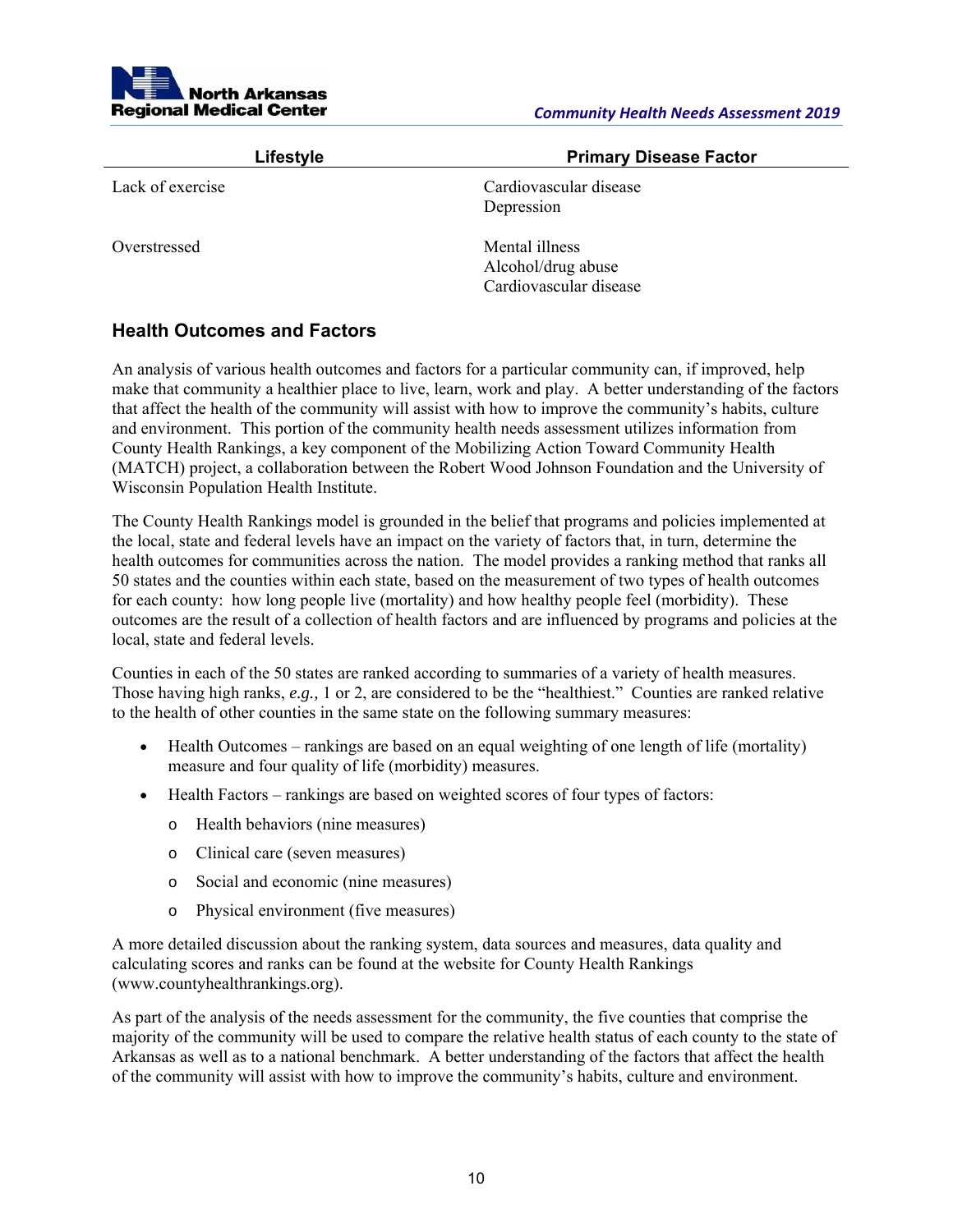

The table below illustrates changes in the county health rankings for health outcomes, length of life, and quality of life.

|              | <b>Boone</b>          | <b>Carroll</b> | <b>Marion</b>          | <b>Newton</b> | <b>Searcy</b> |  |  |  |  |  |  |  |
|--------------|-----------------------|----------------|------------------------|---------------|---------------|--|--|--|--|--|--|--|
|              |                       |                | <b>Health Outcomes</b> |               |               |  |  |  |  |  |  |  |
| 2012 Ranking | 9                     | 16             | 34                     | 13            | 61            |  |  |  |  |  |  |  |
| 2015 Ranking | 3                     | 23             | 12                     | 51            | 28            |  |  |  |  |  |  |  |
| 2018 Ranking | 5                     | 13             | 39                     | 9             | 31            |  |  |  |  |  |  |  |
|              | <b>Length of Life</b> |                |                        |               |               |  |  |  |  |  |  |  |
| 2012 Ranking | 24                    | 20             | 53                     | 15            | 58            |  |  |  |  |  |  |  |
| 2015 Ranking | 4                     | 38             | 13                     | 60            | 33            |  |  |  |  |  |  |  |
| 2018 Ranking | 17                    | 18             | 16                     | 5             | 45            |  |  |  |  |  |  |  |
|              |                       |                | <b>Quality of Life</b> |               |               |  |  |  |  |  |  |  |
| 2012 Ranking | 4                     | 19             | 14                     | 10            | 60            |  |  |  |  |  |  |  |
| 2015 Ranking | 2                     | 8              | 14                     | 32            | 30            |  |  |  |  |  |  |  |
| 2018 Ranking | 5                     | 10             | 23                     | 21            | 9             |  |  |  |  |  |  |  |

#### **Changs in County Health Rankings**

*Source: County Rankings & Roadmaps* 

The table on the following page from County Health Rankings summarizes the 2018 health outcomes for the five counties that comprise the majority of the community for the Medical Center. Measures underperforming the state average are highlighted in red.

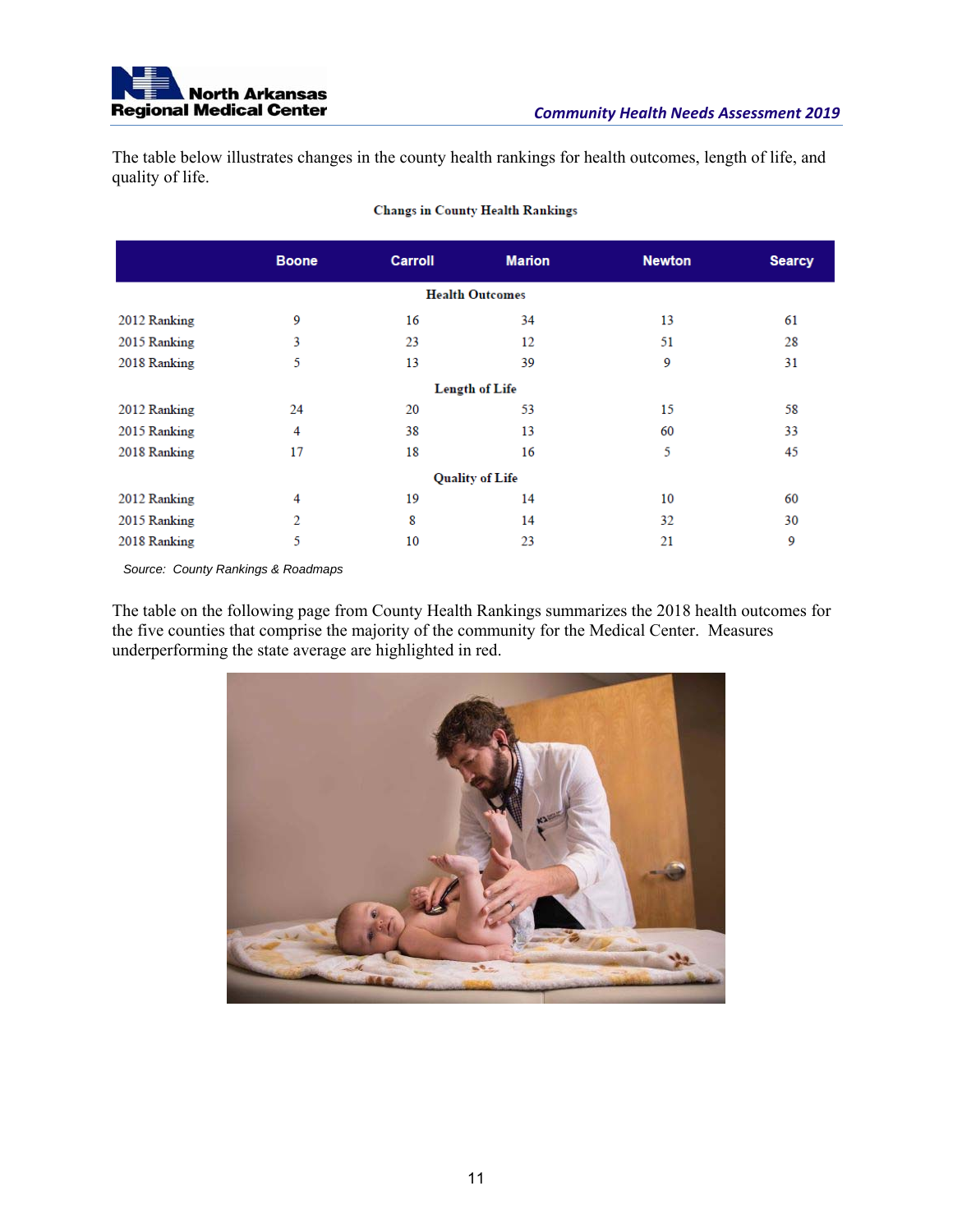

| <b>Health Outcome/Factor</b>                                                                                                                    | <b>Boone County</b> |           | <b>Carroll County</b> |                | <b>Marion County</b> |                | <b>Newton County</b> |                  | <b>Searcy County</b> |            |                    | <b>National</b>    |  |
|-------------------------------------------------------------------------------------------------------------------------------------------------|---------------------|-----------|-----------------------|----------------|----------------------|----------------|----------------------|------------------|----------------------|------------|--------------------|--------------------|--|
|                                                                                                                                                 | <b>Metric</b>       | Rank<br>B | <b>Metric</b>         | Rank<br>13     | <b>Metric</b>        | Rank<br>39     | <b>Metric</b>        | Rank<br>$\theta$ | <b>Metric</b>        | Rank<br>31 | Arkansas Benchmark |                    |  |
| <b>Health Outcomes</b><br>ength of Life                                                                                                         |                     | 17        |                       | 18             |                      | 46             |                      |                  |                      | 45         |                    |                    |  |
| Premature death - Years of potential life lost before age 75 per 100,000                                                                        |                     |           |                       |                |                      |                |                      |                  |                      |            |                    |                    |  |
| population (age-adjusted)                                                                                                                       | 9,000               |           | 9,000                 |                | 10,500               |                | 7,900                |                  | 10,500               |            | 9,200              | 5,300              |  |
| <b>Quality of Life</b><br>Poor or fair health - Percent of adults reporting fair or poor health (age-                                           |                     |           |                       | 10             |                      | 2 <sub>3</sub> |                      | 21               |                      |            |                    |                    |  |
| adjusted)                                                                                                                                       | 20%                 |           | 22%                   |                | 21%                  |                | 22%                  |                  | 21%                  |            | 24%                | 12%                |  |
| Poor physical health days - Average number of physically unhealthy days                                                                         |                     |           |                       |                |                      |                |                      |                  |                      |            |                    |                    |  |
| reported in past 30 days (age-adjusted)                                                                                                         | 4.6                 |           | 4.8                   |                | 4.9                  |                | 4.9                  |                  | 4.8                  |            | 5.0                | 3.0                |  |
| Poor mental health days - Average number of mentally unhealthy days                                                                             |                     |           |                       |                |                      |                |                      |                  |                      |            |                    |                    |  |
| reported in past 30 days (age adjusted)<br>Low birthweight - Percent of live births with low birthweight (<2500                                 | 4.6                 |           | 4.8                   |                | 5.0                  |                | 5.0                  |                  | 5.0                  |            | 5.2                | 3.1                |  |
| grams)                                                                                                                                          | 6%                  |           | 7%                    |                | 7%                   |                | 7%                   |                  | 6%                   |            | 9%                 | 6%                 |  |
| <b>Health Factors</b>                                                                                                                           |                     | 6         |                       | 12             |                      | 17             |                      | 15               |                      | 25         |                    |                    |  |
| <b>Health Behaviors</b>                                                                                                                         |                     | 27        |                       | 6 <sup>1</sup> |                      | 8              |                      | 7                |                      | 26         |                    |                    |  |
| Adult smoking - Percentage of adults who are current smokers                                                                                    | 20%                 |           | 19%                   |                | 20%                  |                | 21%                  |                  | 20%                  |            | 24%                | 14%                |  |
| Adult obesity - Percent of adults that report a BMI >= 30<br>Food environment index - Index of factors that contribute to a healthy             | 38%                 |           | 34%                   |                | 33%                  |                | 32%                  |                  | 36%                  |            | 35%                | 26%                |  |
| food environment, 0 (worst) to 10 (best)                                                                                                        | 6.9                 |           | 8.0                   |                | 7.3                  |                | 5.9                  |                  | 6.1                  |            | 5.2                | 8.6                |  |
| Physical inactivity - Percent of adults age 20 and over reporting no leisure-                                                                   |                     |           |                       |                |                      |                |                      |                  |                      |            |                    |                    |  |
| time physical activity                                                                                                                          | 34%                 |           | 33%                   |                | 33%                  |                | 32%                  |                  | 38%                  |            | 32%                | 20%                |  |
| Access to exercise opportunities - Percentage of population with                                                                                |                     |           |                       |                |                      |                |                      |                  |                      |            |                    |                    |  |
| adequate access to locations for physical activity<br>Excessive drinking - Percentage of adults reporting binge or heavy                        | 63%                 |           | 50%                   |                | 52%                  |                | 59%                  |                  | 23%                  |            | 66%                | 91%                |  |
| drinking                                                                                                                                        | 16%                 |           | 13%                   |                | 13%                  |                | 13%                  |                  | 13%                  |            | 16%                | 13%                |  |
| Alcohol-impaired driving deaths - Percentage of driving deaths with                                                                             |                     |           |                       |                |                      |                |                      |                  |                      |            |                    |                    |  |
| alcohol involvement                                                                                                                             | 24%                 |           | 21%                   |                | 5%                   |                | 0%                   |                  | 24%                  |            | 27%                | 13%                |  |
| Sexually transmitted infections - Number of newly diagnosed chlamydia                                                                           |                     |           |                       |                |                      |                |                      |                  |                      |            |                    |                    |  |
| cases per 100,000 population                                                                                                                    | 263.5               |           | 155.0                 |                | 268.8                |                | 189.8                |                  | 164.0                |            | 545.0              | 145.1              |  |
| Teen birth rate - Number of births per 1,000 female population, ages<br>$15 - 19$                                                               | 47                  |           | 53                    |                | 55                   |                | 41                   |                  | 44                   |            | 44                 | 15                 |  |
| <b>Clinical Care</b>                                                                                                                            |                     |           |                       |                |                      |                |                      |                  |                      | 30         |                    |                    |  |
| Uninsured adults - Percent of population under age 65 without health                                                                            |                     |           |                       |                |                      |                |                      |                  |                      |            |                    |                    |  |
| insurance                                                                                                                                       | 10%                 |           | 17%                   |                | 11%                  |                | 11%                  |                  | 13%                  |            | 11%                | 6%                 |  |
| Primary care physicians - Ratio of population to primary                                                                                        |                     |           |                       |                |                      |                |                      |                  |                      |            |                    |                    |  |
| care physicians<br>Dentists - Ratio of population to dentists                                                                                   | 1,380:1<br>1,870:1  |           | 1,540:1<br>3,460:1    |                | 8,090:1<br>8,160:1   |                | 7,910:1              |                  | 3,930:1<br>2,660:1   |            | 1,520:1<br>2,220:1 | 1,030:1<br>1,280:1 |  |
| Mental health providers - Ratio of population to mental                                                                                         |                     |           |                       |                |                      |                |                      |                  |                      |            |                    |                    |  |
| health providers                                                                                                                                | 1,040:1             |           | 1,260:1               |                | 5,440:1              |                | 3,970:1              |                  | 470:1                |            | 490:1              | 330:1              |  |
| Preventable hospital stays - Number of hospital stays for ambulatory-care                                                                       |                     |           |                       |                |                      |                |                      |                  |                      |            |                    |                    |  |
| sensitive conditions per 1,000 Medicare enrollees<br>Diabetes monitoring - Percentage of diabetic Medicare enrollees age                        | 40                  |           | 44                    |                | 55                   |                | 33                   |                  | 48                   |            | 62                 | 35                 |  |
| 65-75 that receive HbA1c screening                                                                                                              | 85%                 |           | 87%                   |                | 87%                  |                | 89%                  |                  | 88%                  |            | 84%                | 91%                |  |
| Mammography screening - Percent of female Medicare enrollees ages                                                                               |                     |           |                       |                |                      |                |                      |                  |                      |            |                    |                    |  |
| 67-69 that receive mammography screening                                                                                                        | 60%                 |           | 58%                   |                | 65%                  |                | 46%                  |                  | 58%                  |            | 58%                | 71%                |  |
| <b>Social and Economic Factors</b>                                                                                                              |                     |           |                       | 24             |                      | 33             |                      | 36               |                      | 43         |                    |                    |  |
| High school graduation - Percentage of ninth grade cohort that graduates<br>in 4 years                                                          | 92%                 |           | 81%                   |                | 90%                  |                | 88%                  |                  | 96%                  |            | 85%                | 95%                |  |
| Some college - Percentage of adults aged 25-44 years with some post-                                                                            |                     |           |                       |                |                      |                |                      |                  |                      |            |                    |                    |  |
| secondary education                                                                                                                             | 58%                 |           | 45%                   |                | 45%                  |                | 45%                  |                  | 48%                  |            | 57%                | 72%                |  |
| Unemployment - Percentage of population ages 16 and older unemployed                                                                            |                     |           |                       |                |                      |                |                      |                  |                      |            |                    |                    |  |
| and seeking work                                                                                                                                | 3.7%                |           | 3.6%                  |                | 4.0%                 |                | 3.9%                 |                  | 4.5%                 |            | 4.0%               | 3.2%               |  |
| Children in poverty - Percentage of children under age 18 in poverty<br>Income inequality - Ratio of household income at the 80th percentile to | 24%                 |           | 28%                   |                | 32%                  |                | 33%                  |                  | 37%                  |            | 24%                | 12%                |  |
| that at the 20th percentile                                                                                                                     | 4.0                 |           | 4.1                   |                | 3.9                  |                | 5.0                  |                  | 5.0                  |            | 4.8                | 3.7                |  |
| Children in single-parent households - Percentage of children that live in                                                                      |                     |           |                       |                |                      |                |                      |                  |                      |            |                    |                    |  |
| household headed by single parent                                                                                                               | 29%                 |           | 28%                   |                | 35%                  |                | 17%                  |                  | 15%                  |            | 36%                | 20%                |  |
| Social associations - Number of membership associations per 10,000                                                                              |                     |           |                       |                |                      |                |                      |                  |                      |            |                    |                    |  |
| population<br>Violent crime rate - Violent crimes per 100,000 population                                                                        | 12.6<br>371         |           | 14.1<br>243           |                | 9.3<br>331           |                | 3.8<br>275           |                  | 7.6<br>167           |            | 12.0<br>470        | 22.1<br>62         |  |
| Injury deaths - Number of deaths due to injury per                                                                                              |                     |           |                       |                |                      |                |                      |                  |                      |            |                    |                    |  |
| 100,000 population                                                                                                                              | 83                  |           | 96                    |                | 100                  |                | 75                   |                  | 131                  |            | 79                 | 55                 |  |
| <b>Physical Environment</b>                                                                                                                     |                     |           |                       | ЕE             |                      | 27             |                      |                  |                      |            |                    |                    |  |
| Air pollution-particulate matter days - Average daily density of fine                                                                           |                     |           |                       |                |                      |                |                      |                  |                      |            |                    |                    |  |
| particulate matter in micrograms per cubic meter (PM2.5)<br>Drinking water violations - Indicator of the presence of health-related             | 9.2                 |           | 9.2                   |                | 9.1                  |                | 8.8                  |                  | 9.1                  |            | 10.1               | 6.7                |  |
| drinking water violations. Yes indicates the presence of a violation, No                                                                        |                     |           |                       |                |                      |                |                      |                  |                      |            |                    |                    |  |
| indicates no violation                                                                                                                          | Yes                 |           | Yes                   |                | Yes                  |                | Yes                  |                  | No                   |            |                    |                    |  |
| Severe housing problems - Percentage of households with at least 1 of 4                                                                         |                     |           |                       |                |                      |                |                      |                  |                      |            |                    |                    |  |
| housing problems: overcrowding, high housing costs, or lack of kitchen or                                                                       |                     |           |                       |                |                      |                |                      |                  |                      |            |                    |                    |  |
| plumbing facilities<br>Drive alone to work - Percentage of workforce that drives alone                                                          | 12%                 |           | 17%                   |                | 16%                  |                | 17%                  |                  | 12%                  |            | 15%                | 9%                 |  |
| to work                                                                                                                                         | 84%                 |           | 81%                   |                | 80%                  |                | 76%                  |                  | 75%                  |            | 83%                | 72%                |  |
| Long commute-driving alone - Among workers who commute in their car                                                                             |                     |           |                       |                |                      |                |                      |                  |                      |            |                    |                    |  |
| alone, the percentage that commute more than 30 minutes                                                                                         | 21%                 |           | 23%                   |                | 33%                  |                | 47%                  |                  | 33%                  |            | 26%                | 15%                |  |
| 2018                                                                                                                                            |                     |           |                       |                |                      |                |                      |                  |                      |            |                    |                    |  |
| Note: Blank values reflect unreliable or missing data.                                                                                          |                     |           |                       |                |                      |                |                      |                  |                      |            |                    |                    |  |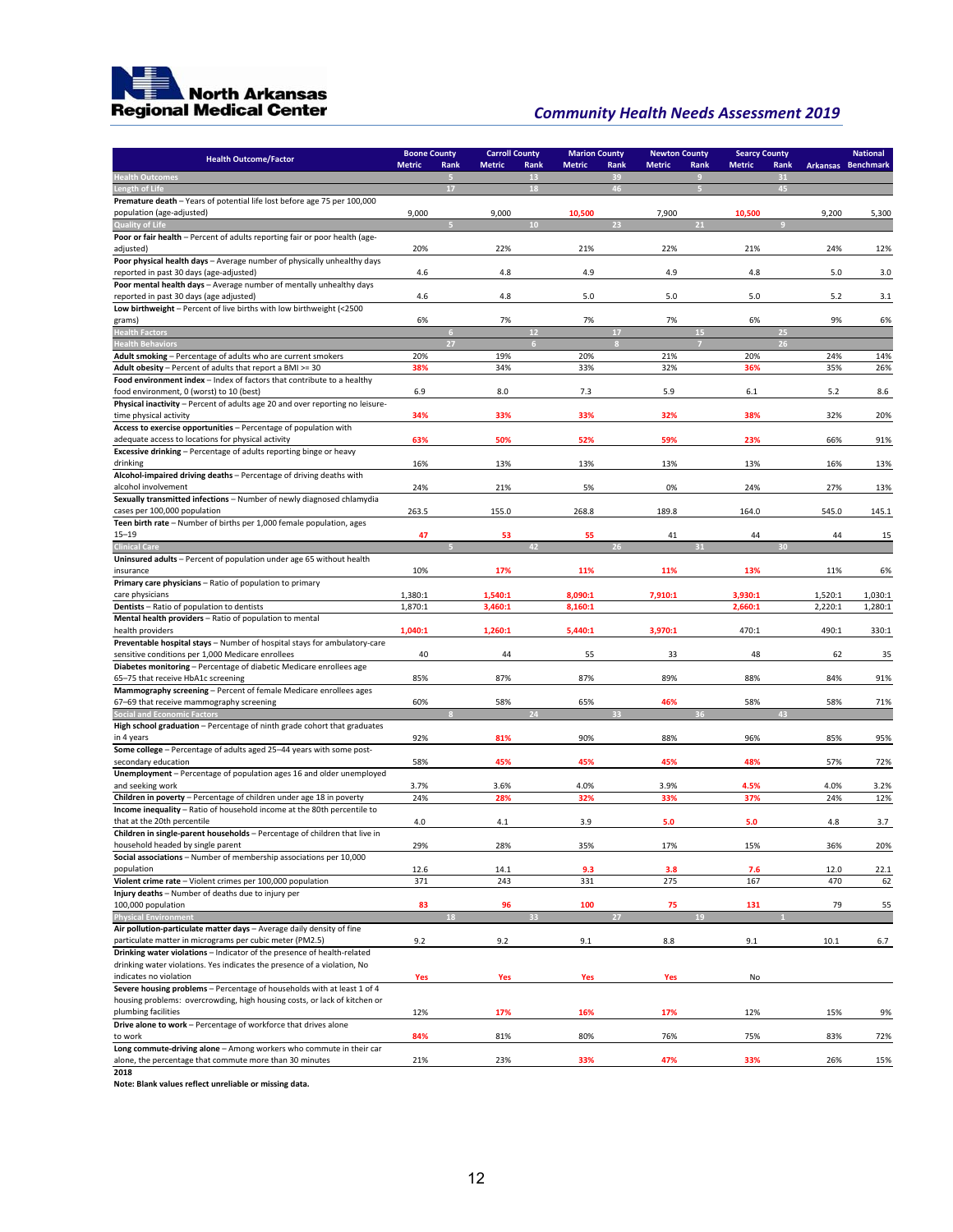

# **Population Health Management**

A major change currently taking place in the healthcare environment is the shift from fee-for-service based reimbursement to a model that places greater focus on population health management. Effective population health management requires healthcare providers to work together to provide exceptional clinical care in a cost-effective manner. It places a greater focus on a patient's overall wellness rather than on a single episode or visit. The Medical Center has demonstrated its commitment to population health management by joining an Accountable Care Organization, or ACO, along with other area healthcare providers. The ACO, which the Medical Center joined in 2015, places an emphasis on providing excellent patient care with a wellness focus, while improving communication between patients and providers and among the various providers themselves. The Medical Center expects to see significant, measurable improvement in the community's health as a result of the ACO's activities. The Medical Center also has five primary care clinics that are participating in Comprehensive Primary Care Plus, or CPC+. CPC+ is a national advanced primary care medical home model, tested under the authority of the CMS Innovation Center, which aims to strengthen primary care through multi-payer payment reform and care delivery transformation.

# **Healthcare Resources**

The availability of health resources is a critical component to the health of a county's residents and a measure of the soundness of the area's healthcare delivery system. An adequate number of healthcare facilities and healthcare providers is vital for sustaining a community's health status. Fewer healthcare facilities and healthcare providers can impact the timely delivery of services. A limited supply of health resources, especially providers, results in the limited capacity of the healthcare delivery system to absorb charity and indigent care as there are fewer providers upon which to distribute the burden of indigent care. This section will address the availability of healthcare resources to the residents of Boone, Carroll, Marion, Newton and Searcy Counties.

# *Hospitals and Health Centers*

The Medical Center has 120 acute beds and is the only hospital located in the community with the exception of the critical access hospital in Berryville. Residents of the community also take advantage of services provided by hospitals in neighboring counties. The chart below summarizes hospital services available to the residents of Boone, Carroll, Marion, Newton and Searcy Counties:

| <b>Hospital</b>                    | <b>Location</b>          | <b>Facility Type</b>         | <b>Miles from</b> | <b>Bed</b>  | <b>Annual</b>     |      | <b>Annual Net Patient</b>    |
|------------------------------------|--------------------------|------------------------------|-------------------|-------------|-------------------|------|------------------------------|
|                                    |                          |                              | <b>NARMC</b>      | <b>Size</b> | <b>Discharges</b> |      | <b>Revenue (in Millions)</b> |
| Mercy Hospital Berryville          | Berryville, Arkansas     | <b>Critical Access</b>       | 29                | 25          | 364S              |      | 17                           |
| Cox Medical Center Branson         | Branson, Missouri        | <b>Short-term Acute Care</b> | 34                | 105         | 6.301S            |      | 178                          |
| Eureka Springs Hospital            | Eureka Springs, Arkansas | <b>Critical Access</b>       | 43                | 15          | 189               | - \$ |                              |
| Baxter Regional Medical Center     | Mountain Home, Arkansas  | Short-term Acute Care        | 50                | 147         | $8,163$ \$        |      | 197                          |
| Ozark Health, Inc.                 | Clinton, Arkansas        | <b>Critical Access</b>       | 72                | 25          | 553 \$            |      | 26                           |
| Mercy Hospital Springfield         | Springfield, MO          | <b>Short-term Acute Care</b> | 72                | 601         | 33,712 \$         |      | 992                          |
| <b>COXHEALTH</b>                   | Springfield, MO          | Short-term Acute Care        | 77                | 594         | $31.253$ \$       |      | 1.028                        |
| Washington Regional Medical Center | Favetteville, Arkansas   | Short-term Acute Care        | 78                | 340         | $16,794$ \$       |      | 294                          |

#### **Summary of Acute Care Hospitals**

*Source: CostReportData.com*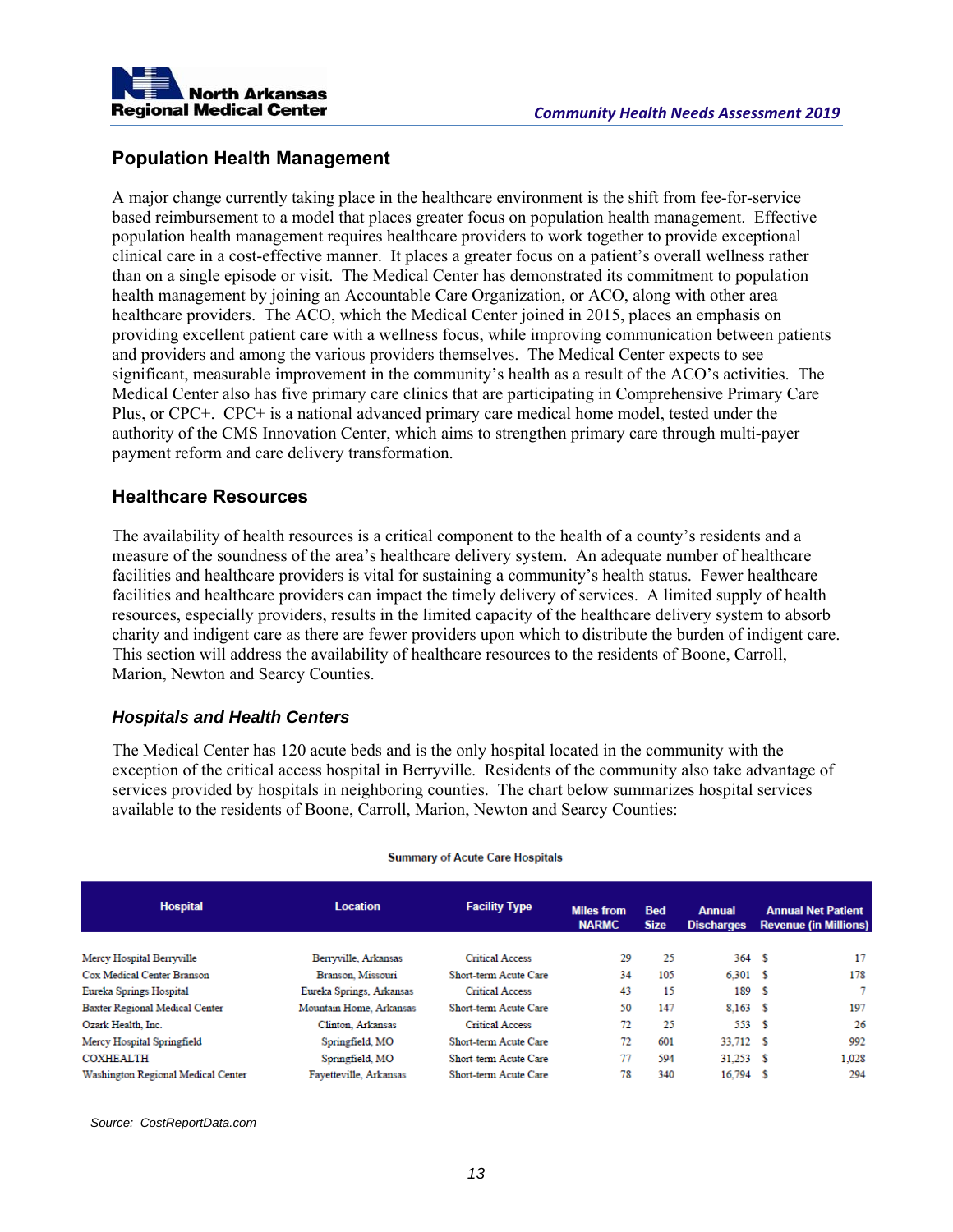

The following is a brief description of the healthcare services available at each of these facilities:

*Mercy Hospital Berryville* **–** Located in Berryville, Arkansas, Mercy Hospital Berryville is approximately a 35-minute drive west from Harrison. It offers cancer, diabetes, orthopedic and other health services.

*Cox Medical Center Branson* **–** Located in Branson, Missouri, Cox Medical Center is approximately a 40-minute drive from Harrison. It is a large hospital offering a full range of inpatient and outpatient services.

*Eureka Springs Hospital* **–** Located in Eureka Springs, Arkansas, Eureka Springs Hospital is approximately a one hour drive west of Harrison. It offers counseling, laboratory, physical therapy, radiology and surgical services.

*Baxter Regional Medical Center* **–** Located in Mountain Home, Arkansas, Baxter Regional Medical Center is approximately a one-hour drive east from Harrison. It is a large hospital offering a full range of inpatient and outpatient services.

*Ozark Health, Inc. –* Located in Clinton, Arkansas, Ozark Health, Inc., is approximately a one and a half hour drive southeast of Harrison. It offers family practice, cardiology, dermatology, nephrology, orthopedic, podiatry, urology and surgical services.

*Mercy Hospital Springfield* **–** Located in Springfield, Missouri, Mercy Hospital Springfield is approximately a one-and-a-half hour drive north from Harrison. It is a large hospital offering a full range of inpatient and outpatient services.

*COXHEALTH* – Located in Springfield, Missouri, COXHEALTH is approximately a one-and-a-half hour drive north from Harrison. It is a large hospital offering a full range of inpatient and outpatient services.

*Washington Regional Medical Center* **–** Located in Fayetteville, Arkansas, Washington Regional Medical Center is approximately a one-and-a-half hour drive west from Harrison. It is a large hospital offering a full range of inpatient and outpatient services.

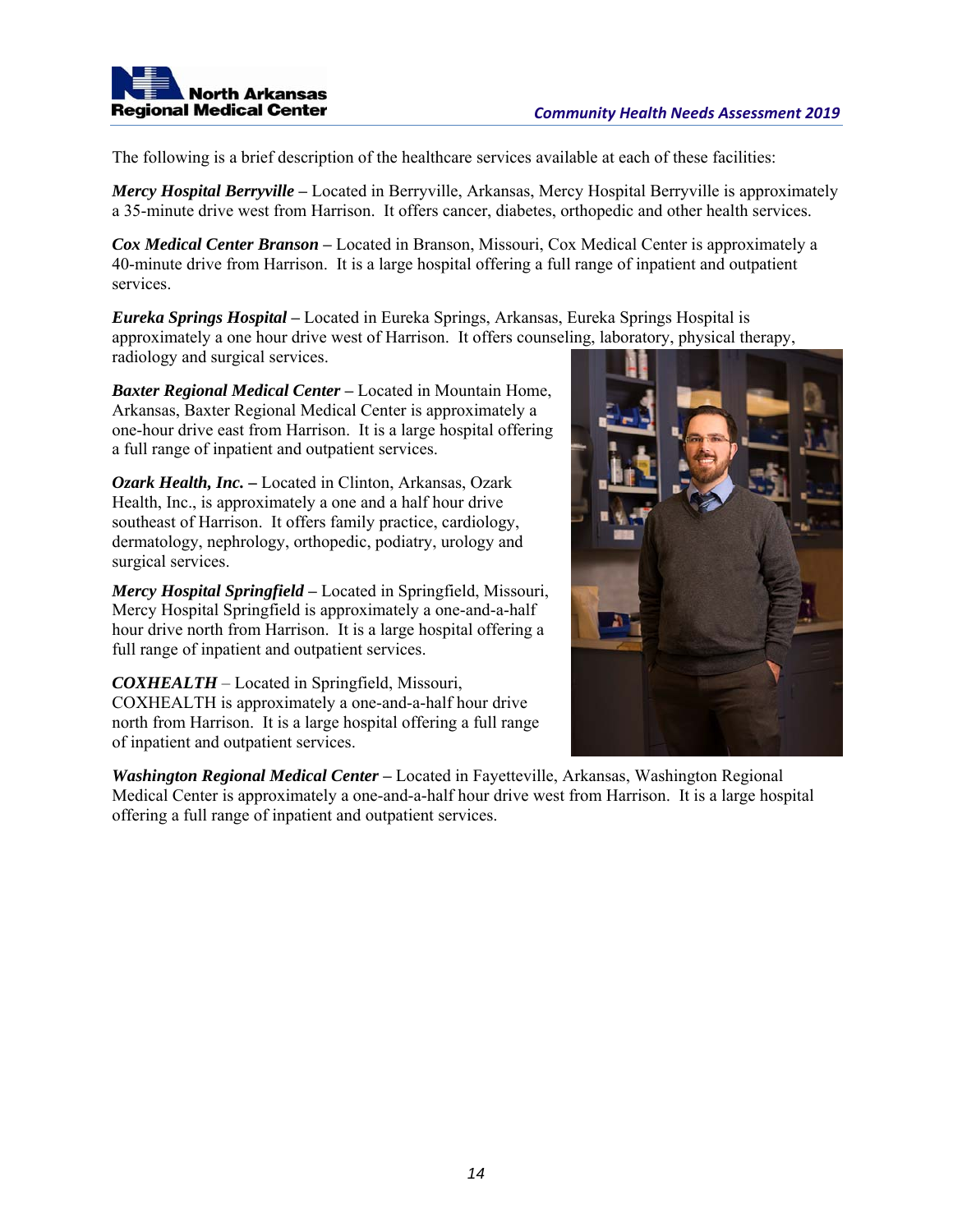

# *Medical Center Market Share*

The market share of a hospital relative to that of its competitors may be based largely on the services required by patients and the availability of those services at each facility. For this study, the market share of the Medical Center was considered based on the type of services required by those patients in the community. The ability to attain a certain relative market share (percentage) of the community varies based on a number of factors, including the services provided, geographical location and accessibility of each competing facility. The chart below presents the relative market share of each hospital that had discharges of residents from the community (Boone, Carroll, western Marion, Newton, and Searcy Counties). This table presents an analysis of data for the most currently available year, showing the percentage of total discharges from each hospital. This information provides an idea of summary market share as well as the outmigration of patients from the community. For 2017, the Medical Center maintained approximately 29 percent of all discharges from the community with Washington Regional Medical Center capturing about 12 percent, Baxter Regional Medical Center capturing around 10 percent and Cox Medical Center capturing about 11 percent of all discharges. Mercy Hospital Springfield and Mercy Hospital Berryville each captured approximately 5 percent of community discharges. The remaining 27 percent of discharges is made up of numerous hospitals, each with less than 5 percent of the total community discharges.



# **Community Market Share, 2017**

Because Arkansas law prohibits the Arkansas Department of Health from providing hospitalspecific discharge information, the data in the chart above was estimated based on Medicare discharges by zip code and hospital, which is available from the Centers for Medicare & Medicaid Services.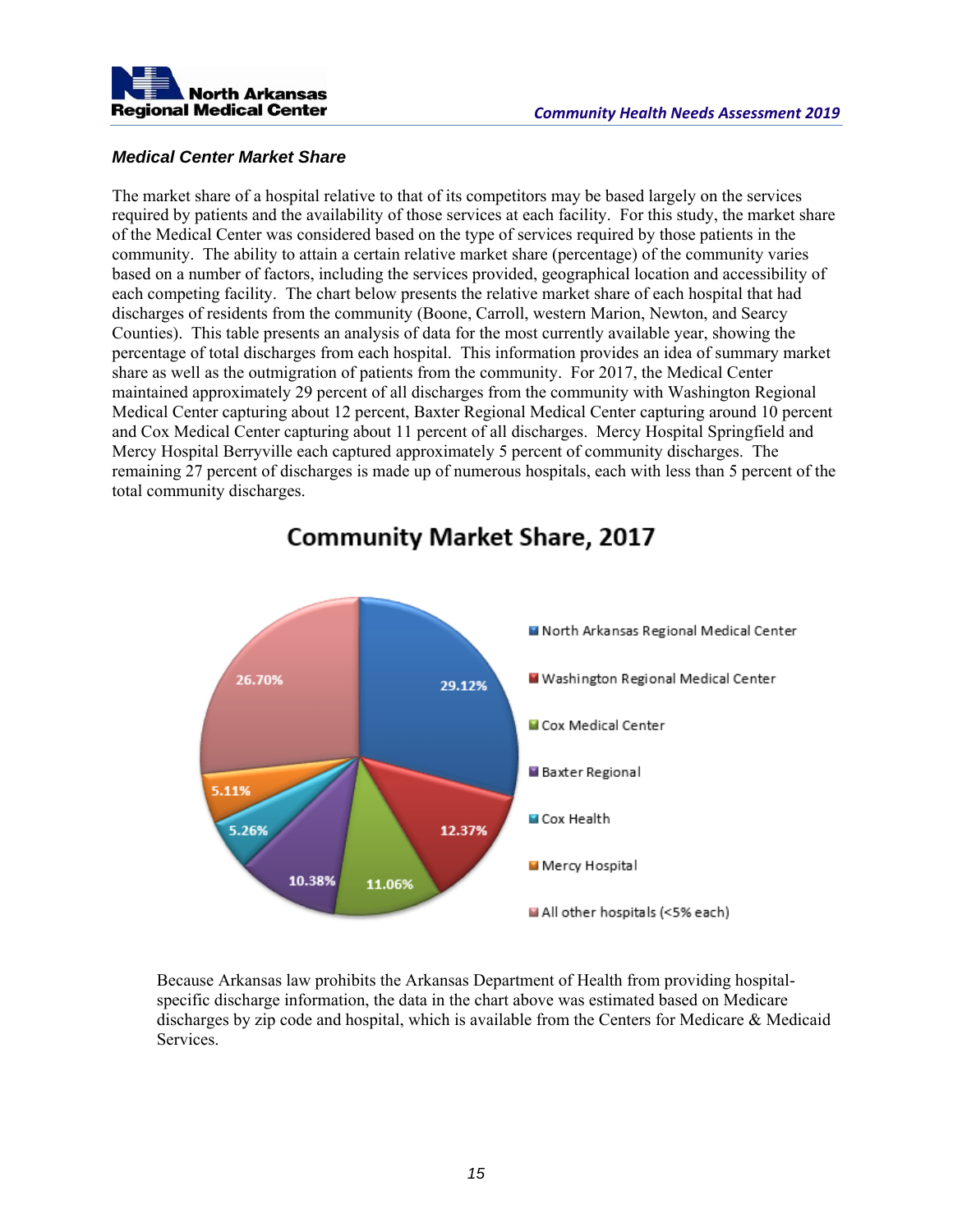

# *Other Healthcare Facilities and Providers*

*Vantage Point –* Located in Harrison, Arkansas, Vista Health Services provides day treatment, outpatient and school-based psychiatric care to adults and children.

*Health Resources of Arkansas –* With several locations throughout Arkansas, this organization provides a wide range of behavioral health services to adults and children. The Harrison, Arkansas, location offers community integration services to adults with chronic psychiatric disabilities.

*North Arkansas Partnership for Health Education (NAPHE)* – Located in Harrison, Arkansas, NAPHE is a partnership between North Arkansas College and North Arkansas Regional Medical Center. It exists to coordinate continuing education and training for healthcare-related learning and to improve the overall quantity of healthcare by providing a more competent labor pool in healthcare occupations. It also provides community education based on needs identified in the community, as well as teen pregnancy home visiting, prescription drug assistance and substance abuse prevention services.

*Area Agency on Aging of Northwest Arkansas –* Located in Harrison, Arkansas, the Agency provides various services to senior citizens in the community, including adult day care, emergency response systems, housing, caregiver support programs, medical supply delivery, diabetes self-management education services and in-home care.

*Hometown Health Initiative – A community driven initiative facilitated by the Arkansas Department of* Health, the Hometown Health Coalition is a volunteer organization made of representatives from all aspects of the community. They identify the community's own unique health issues and work to implement solutions that improve the health of local citizens.

*County Health Departments –* The Health Departments of Boone, Carroll, Marion, Newton and Searcy Counties exist to prevent, promote and protect the public's health. The local health units provide WIC (Women, Infants and Children), which provides nutritious foods, physical assessments and nutrition counseling for women, infants and children who meet certain nutritional guidelines. Other services include family planning, prenatal care, immunizations, communicable disease follow-up, sexually transmitted disease and HIV testing, tuberculosis testing and treatment, breast care and cervical cytology follow-up, environmental services, home health and personal care services.

*Area Nursing Homes –* There are nine nursing homes in the area. They provide residential, medical and rehabilitative services to the elderly and disabled in the community.

*Harrison House of HOPE* **–** Located in Harrison, Arkansas, House of HOPE opened in July 2012 and is a day center for the homeless in Boone County. The shelter provides services such as transportation, access to other service providers in the area, life skills training, meals and toiletry items.

# **Key Interviewees**

Speaking with key interviewees (community stakeholders that represent the broad interest of the community with knowledge of or expertise in public health) is a technique employed to assess public perceptions of the county's health status and unmet needs. These interviews are intended to ascertain opinions among individuals likely to be knowledgeable about the community and influential over the opinions of others about health concerns in the community.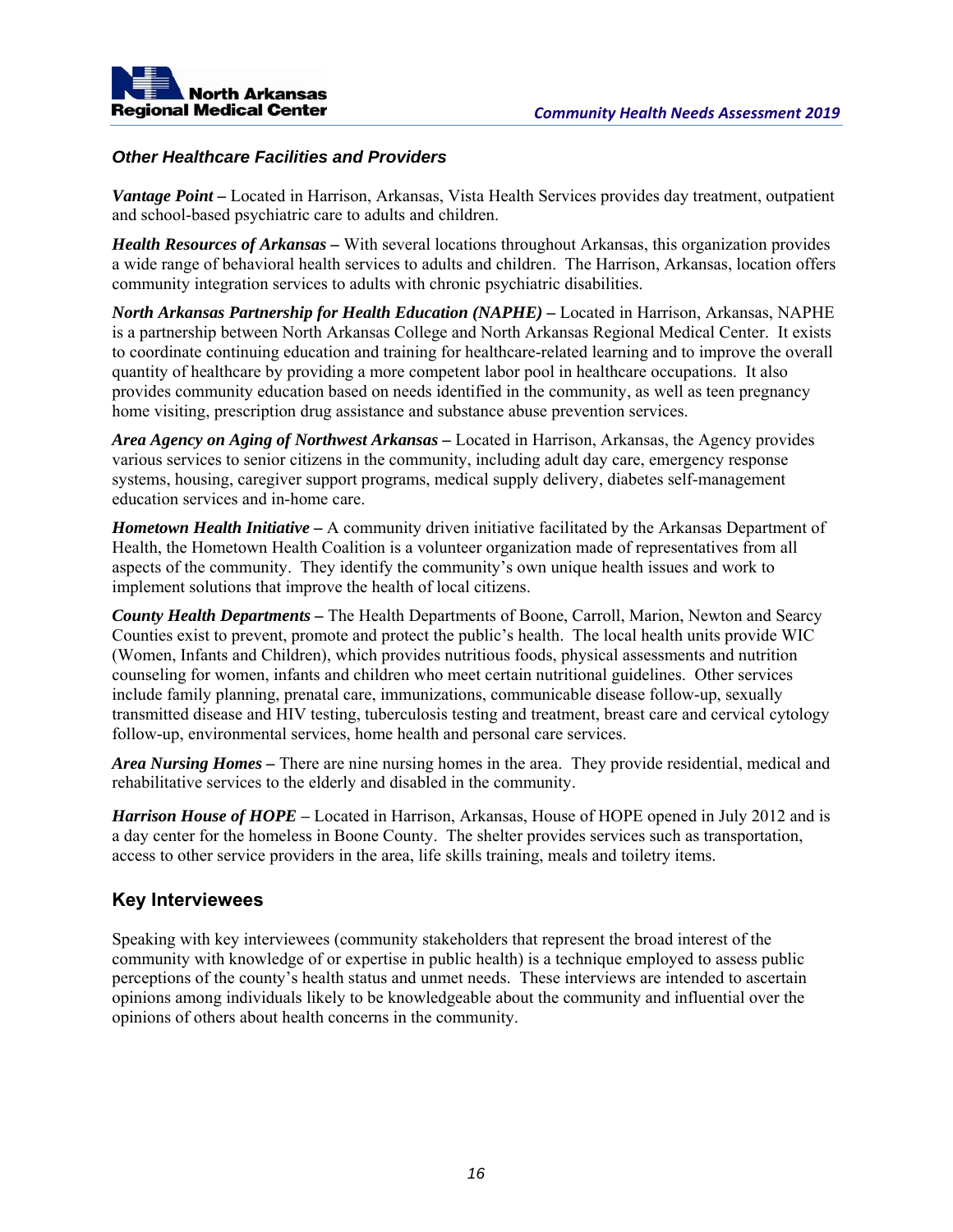

# *Methodology*

Dialogues with seven key interviewees were conducted in February and March 2019. Interviewees were determined based on their specialized knowledge or expertise in public health or their involvement with underserved and minority populations.

Interviews were conducted via telephone, or the interviewee answered the interview questions via email; whichever was more convenient for the interviewee.

All interviews were conducted by BKD personnel using a standard questionnaire. A copy of the interview instrument is included in the appendix. A summary of their opinions is reported without judging the truthfulness or accuracy of their remarks. Community leaders provided comments on the following issues:

- Health and quality of life for residents of the primary community
- Barriers to improving health and quality of life for residents of the primary community
- Opinions regarding the important health issues that affect community residents and the types of services that are important for addressing these issues
- Delineation of the most important healthcare issues or services discussed and actions necessary for addressing those issues

Interview data was initially recorded in narrative form. Themes in the data were identified and representative quotes have been drawn from the data to illustrate the themes. Interviewees were assured that personal identifiers such as name or organizational affiliations would not be connected in any way to the information presented in this report. Therefore, quotes included in the report may have been altered slightly to preserve confidentiality.

This technique does not provide a quantitative analysis of the leaders' opinions, but reveals community input for some of the factors affecting the views and sentiments about overall health and quality of life within the community.

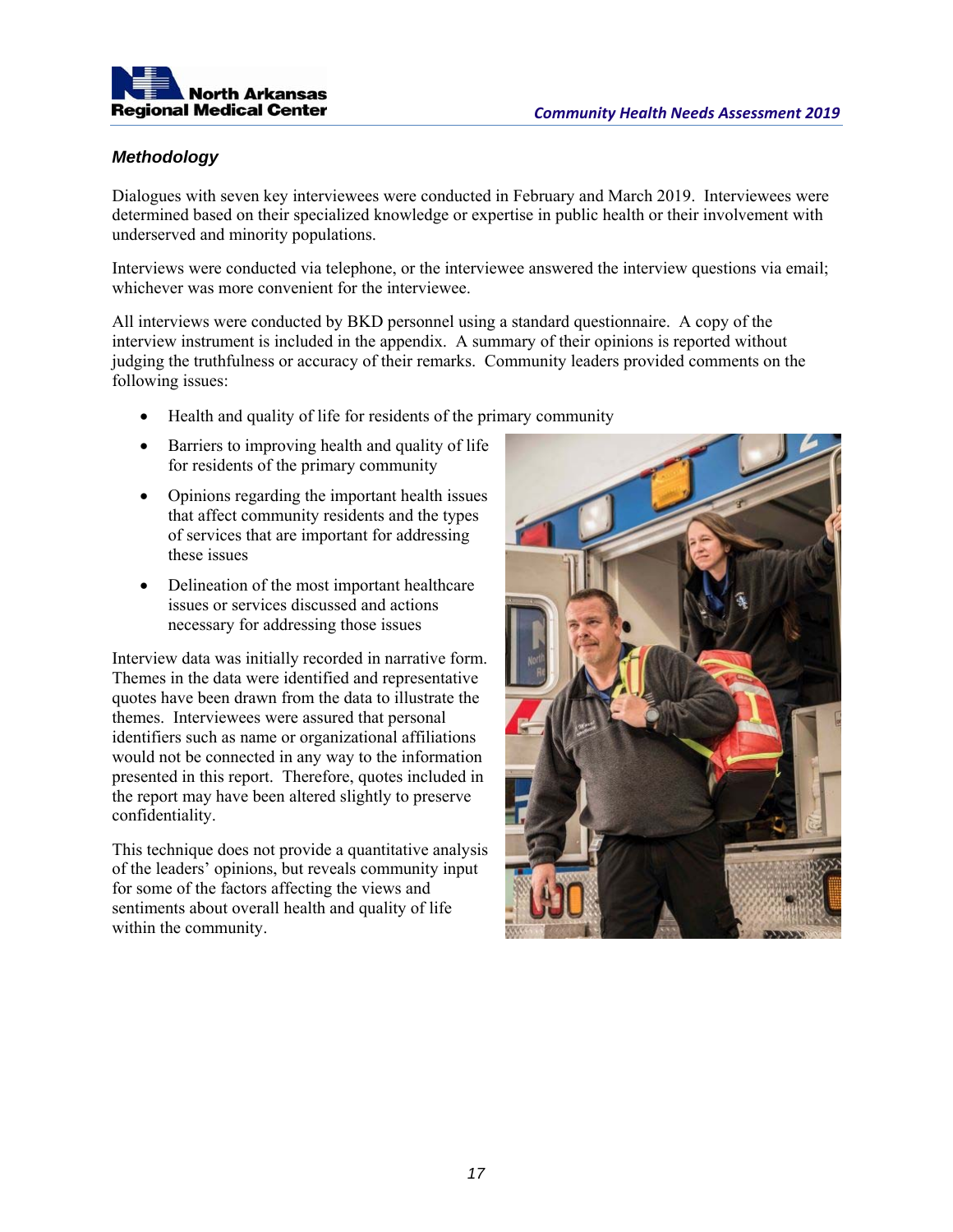

# *Key Interviewee Interview Results*

As stated earlier, the interview questions for each key interviewee were identical. The questions on the interview instrument are grouped into four major categories for discussion:

- 1. General opinions regarding health and quality of life in the community
- 2. Underserved populations and communities of need
- 3. Barriers
- 4. Most important health and quality of life issues

While many issues were raised during the interviews, a few items stood out as being mentioned consistently by nearly all of the interviewees. These issues are summarized below:

- More outreach from the Medical Center is still needed in the more remote parts of the community. While Boone County, where the Medical Center is located, has benefitted greatly from new programs at the Medical Center, many individuals in the other community counties are still not aware of what is available to them. Several interviewees recommended that the Medical Center partner with the county health departments to publicize available health services, or utilizing social media platforms such as Facebook more.
- As is common in rural areas, many residents have to commute to more urban areas, such as northwest Arkansas or Springfield, Missouri, to receive specialty care not available at the Medical Center.
- The elderly population continues to grow, and this group often struggles to obtain health services due to lack of reliable transportation or financial barriers. Many of these individuals, especially in rural areas, do not have internet access, which makes it difficult for them to obtain information about available services offered by the Medical Center.
- Access to mental health services in the area has improved slightly, but addiction and illegal drug use continue to be a problem for the community. The area has been negatively impacted by the United States "Opioid Epidemic."

Other health needs mentioned in the interviews include the following:

- Diabetes and heart disease education
- More support groups in the area
- Smoking cessation services
- Limited access to healthy food options, especially in rural communities
- Obesity reduction programs

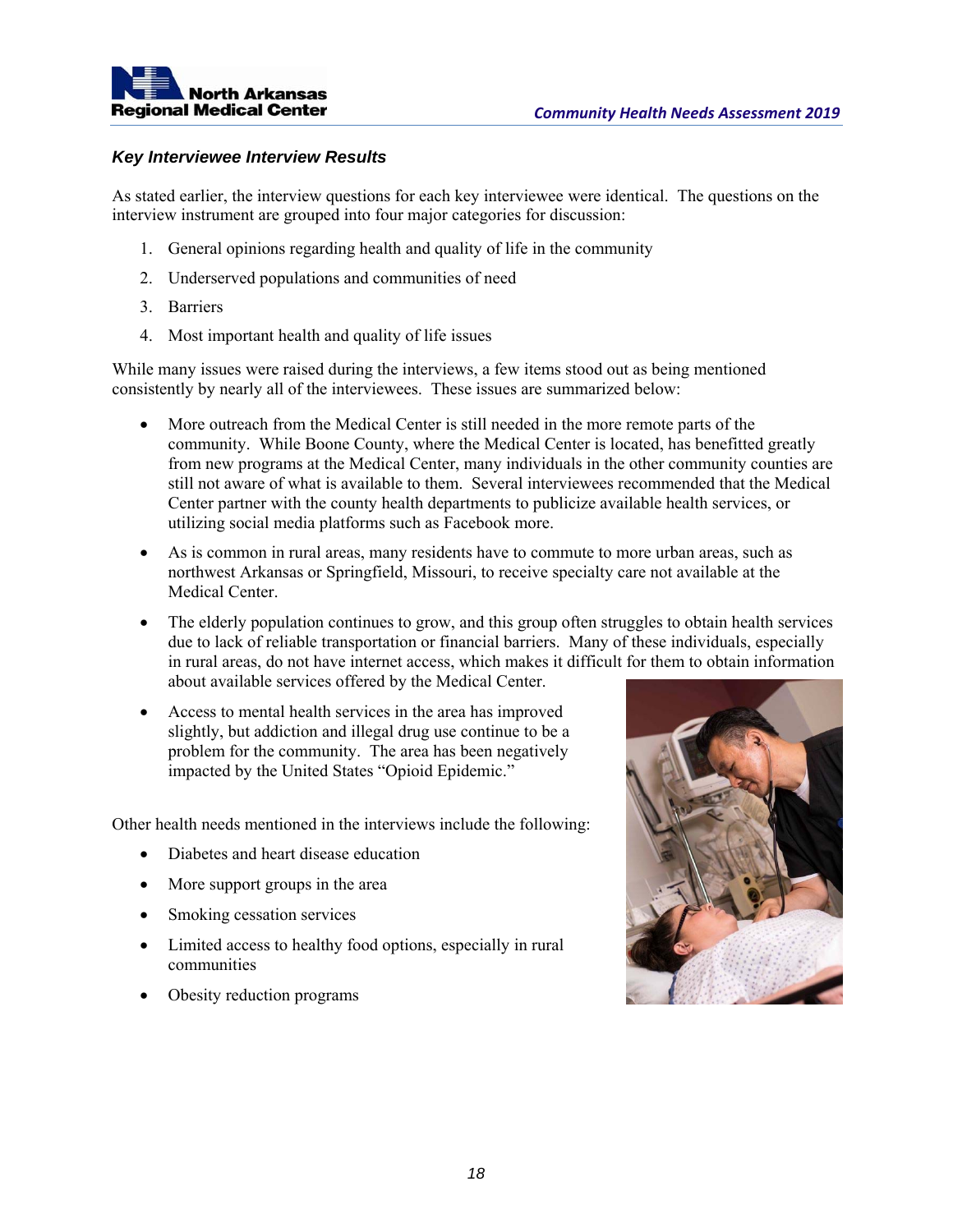

# **Evaluation of Response to 2016 CHNA**

The Medical Center prepared an implementation strategy in response to the needs identified in its March 2016 needs assessment. A listing of those needs, along with the steps taken by the Medical Center to address them, is below.

- Mental Health
	- o An inpatient geriatric behavioral health service was implemented in April 2013, and an inpatient adult service was implemented in November 2013. A full-time psychiatrist has been employed. Since initiation of these services, over 10,500 patients have been provided mental health services.
- Lack of Health Education
	- o The Medical Center will continue to host community health screenings and educational events, including the following:
		- Business Expo & Health Fair Screenings for blood pressure, glucose, cholesterol, height, weight, body composition and grip strength
		- Cancer screenings for breast, colon, cervical and prostate cancer
		- Red Cross blood drives
		- "Look Good, Feel Better" cancer support groups
		- Grief support groups
		- Diabetes support group is active and meets monthly
		- Partnership with North Arkansas Partnership for Health Education (NAPHE)
		- EMS provided hands-on CPR training for the entire community
- Recruitment of Additional Physicians and Practitioners
	- o The Medical Center employed a physician recruiter to help bring more doctors to the community. A psychiatrist, pediatrician, OB/GYN, orthopedic surgeon and two family practice physicians have been hired or recruited.
- Elder Care
- Healthcare Accommodations For Non-English Speakers
	- o Translation services for multiple languages are provided in the hospital and by EMS
- Rural Outreach
- Community Health Fairs
- Uninsured Residents
	- The Medical Center has been designated a Certified Application Counselor Organization in order to assist the uninsured and underinsured in the application for coverage under the Affordable Care Act.
	- o For the last three years, the Medical Center has held monthly insurance sign-up events during open enrollment.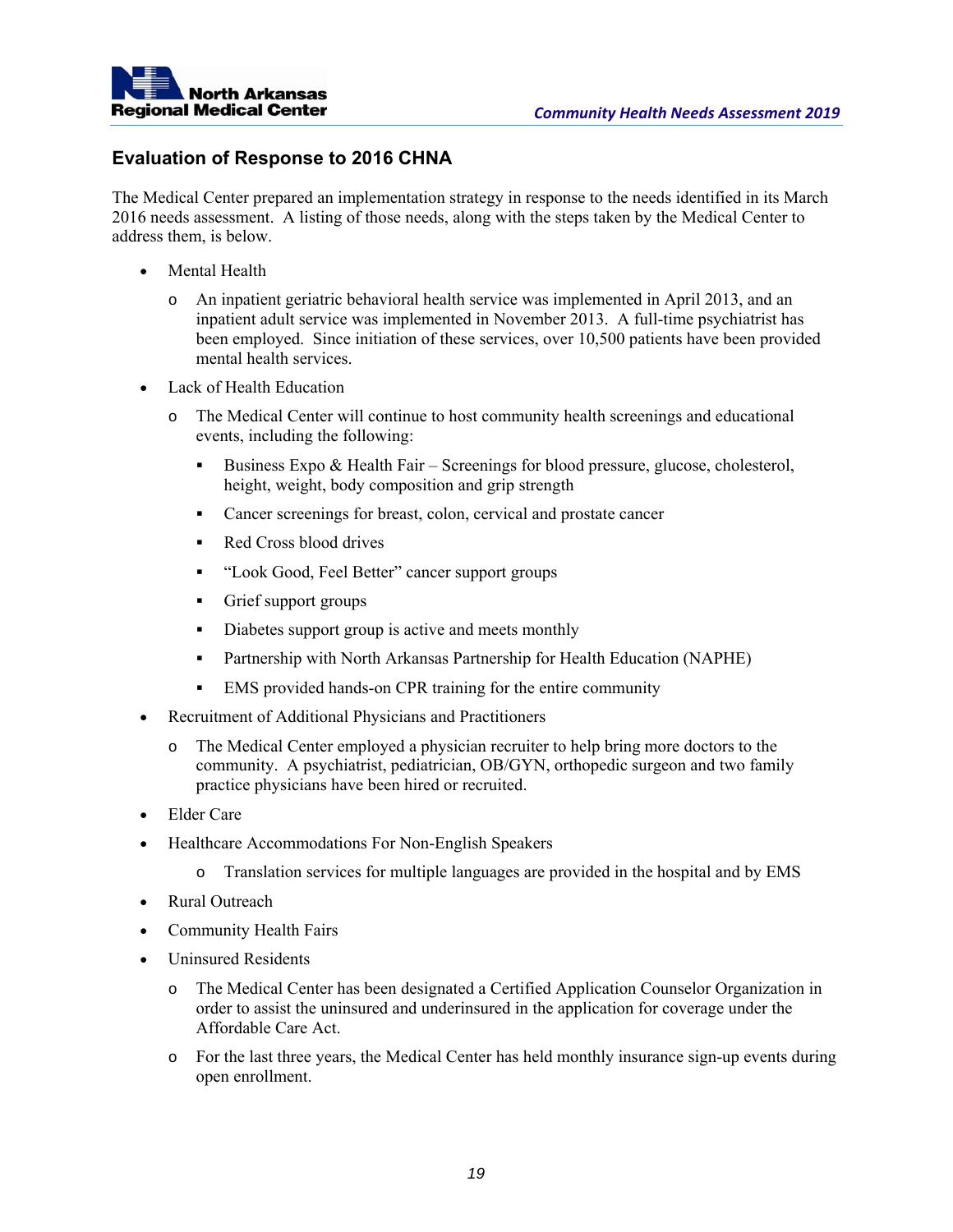

o The Medical Center is contracted with a vendor that provides assistance identifying patients who may be eligible for financial assistance or Medicaid coverage.

The improvement in chronic illness will take a sustained effort over the long term by the Medical Center and others within the community and especially the willingness on the part of the population to change behavior.

The Medical Center made its 2013 and 2016 community health needs assessments available to the public by posting them on its website. The posting included an email address where feedback on the needs assessment could be provided to the Medical Center. The Medical Center received feedback from other healthcare organizations in the community, which stated that they found the needs assessment helpful in designing programs of their own to better serve the community.

# **Identification and Prioritization of Health Needs**

Based on a review of the data gathered during this assessment, numerous health needs were identified. These needs were prioritized and evaluated to determine which were significant to the community. The criteria included the number of persons affected, the seriousness of the issue, whether the health need particularly affected persons living in poverty or members of an underserved population, and availability of community resources to address the need.



As a result, the following list of significant needs was identified:

- Recruitment of additional physicians and practitioners
	- o Primary care practitioners in the more rural parts of the community
	- o Mid-level providers to support existing physician practices and population health initiatives
	- o General surgeon
	- o Family practice and OB/GYN
	- o Internal medicine
	- o ENT specialist
	- o Cardiologist
- Mental health
- Rural outreach
- Elder care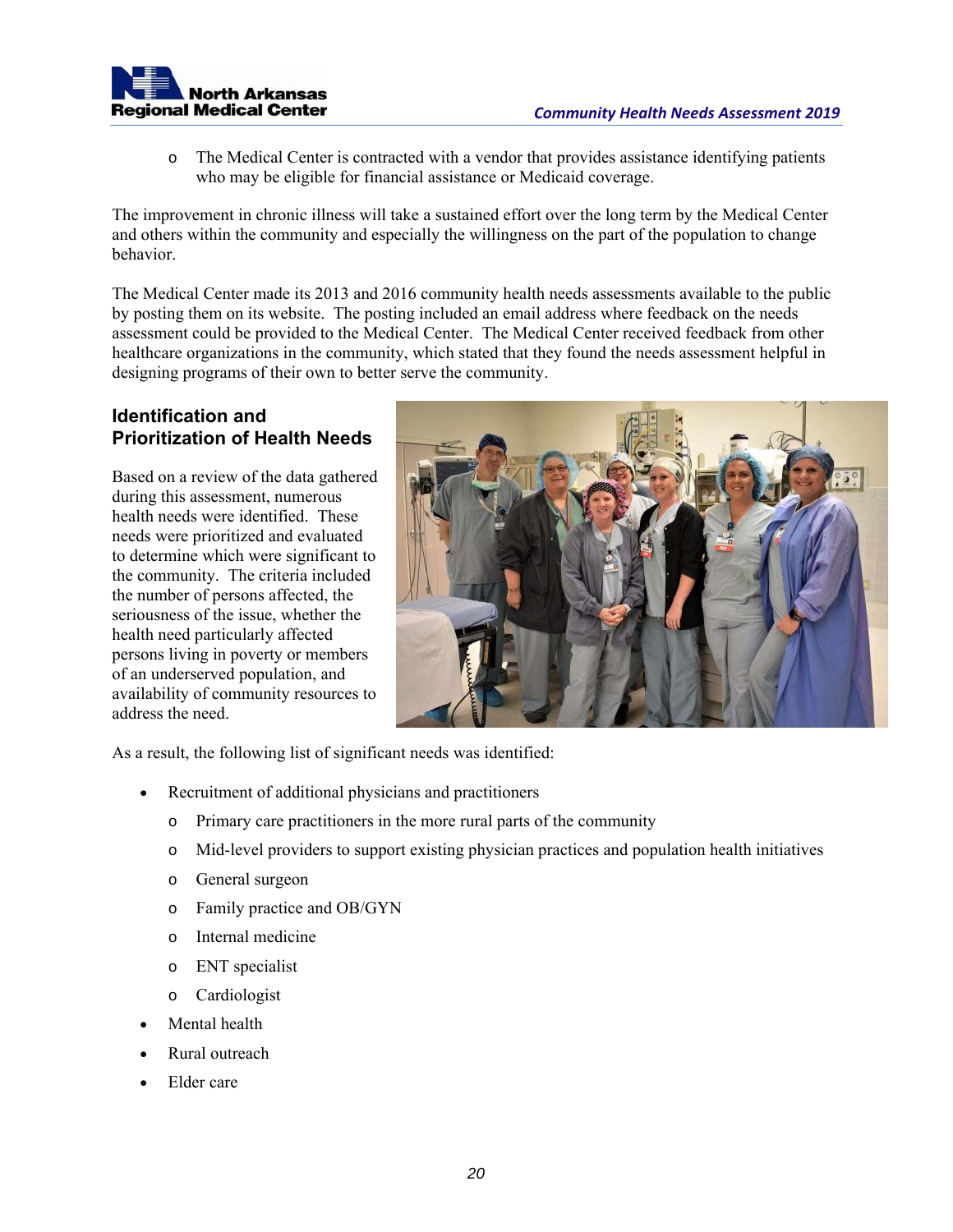

- Healthcare accommodations for non-English speakers
- Health education

Other identified needs include:

- Smoking cessation
- Access to exercise facilities
- Substance abuse
- Dental care
- Mammography screening
- Injury deaths
- Teen pregnancy
- Obesity

The Medical Center will develop an updated implementation strategy to address the needs identified during the community health needs assessment. This assessment will be made publicly available on the Medical Center's website. Public comments on this assessment may be directed to Vincent Leist, Chief Executive Officer, at 620 North Main Street, Harrison, AR 72601.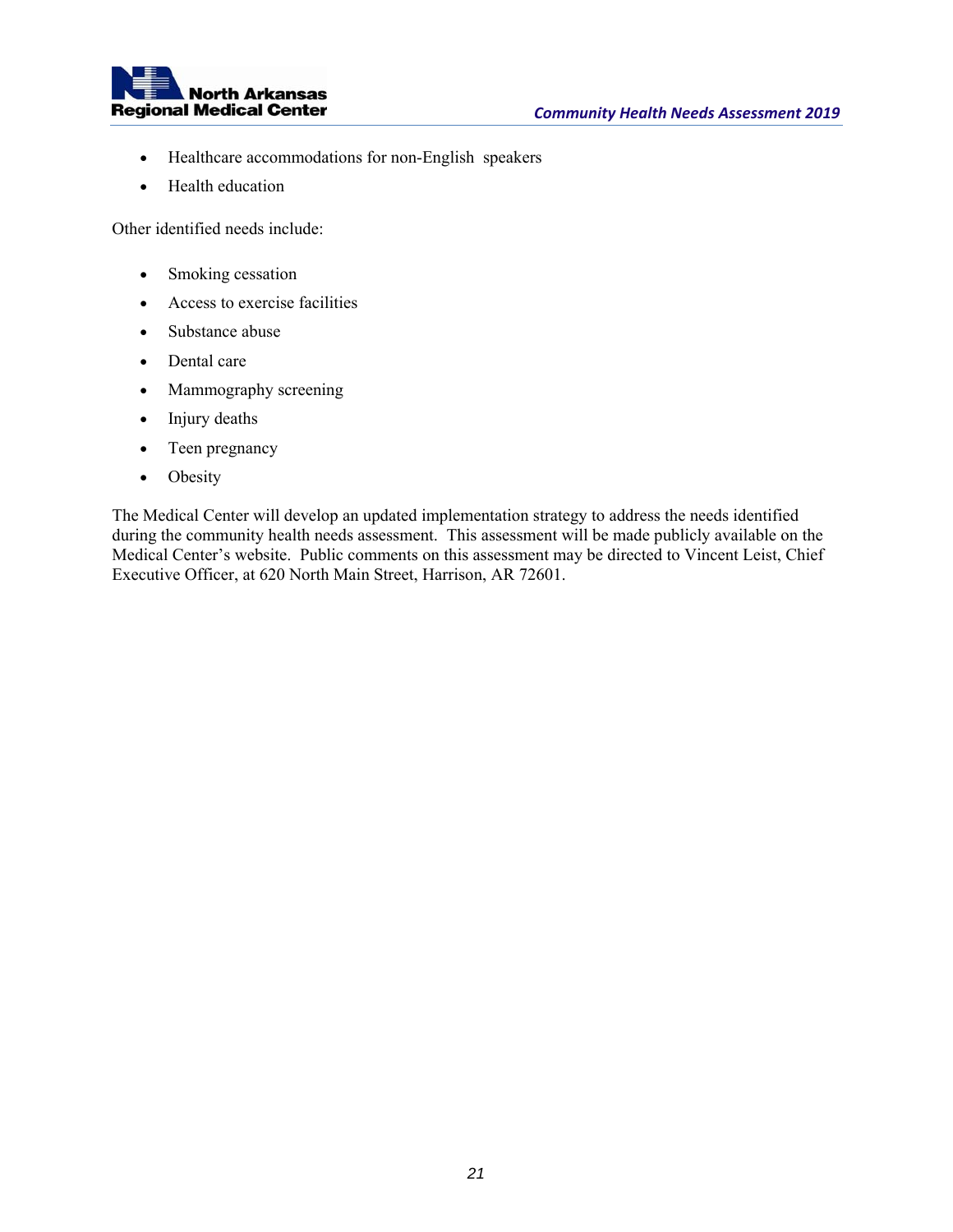

# **APPENDICES**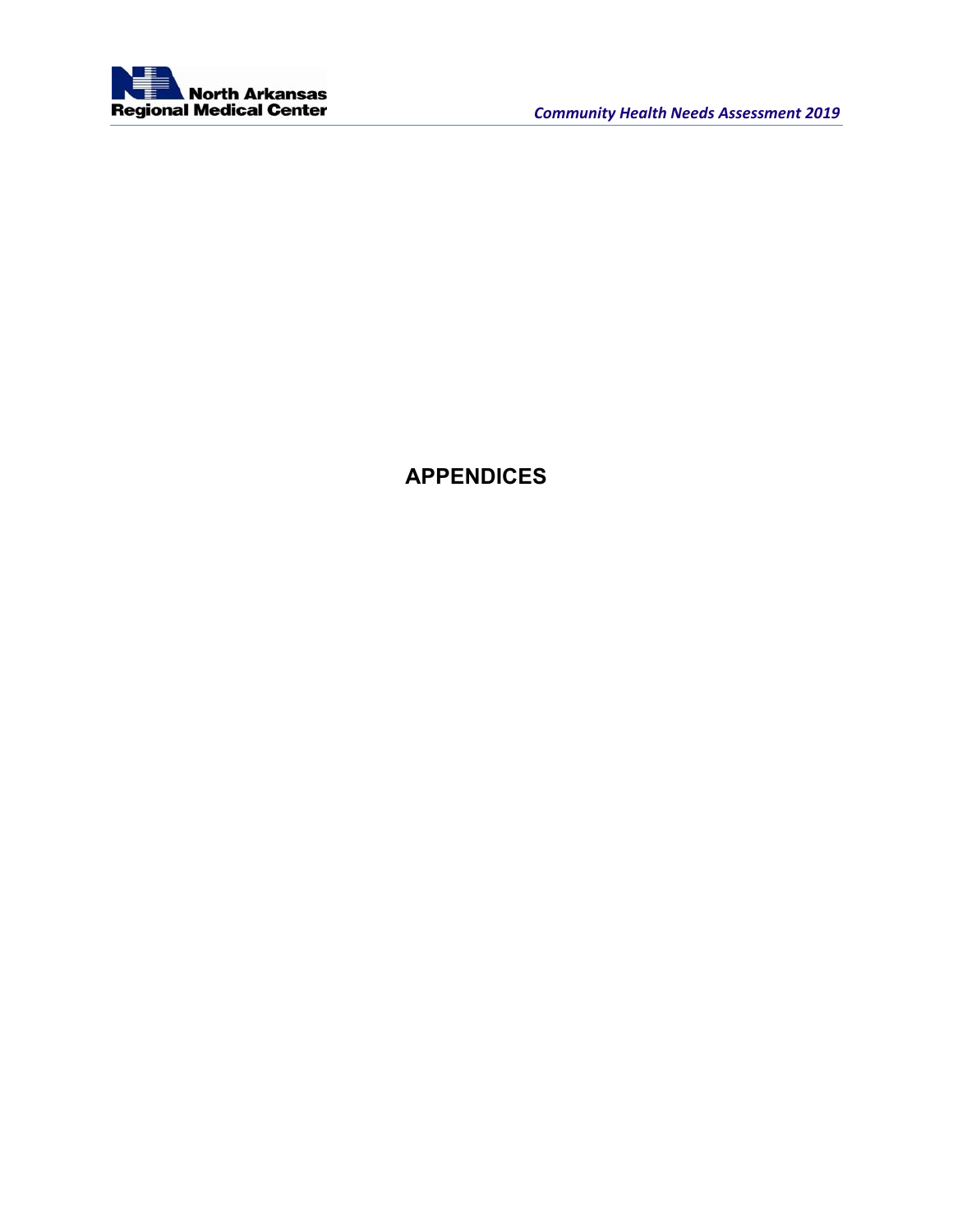

# **KEY INTERVIEWEE INTERVIEW PROTOCOL**

# **KEY INTERVIEWEE INTERVIEW PROTOCOL**

Community Health Needs Assessment for:

# **NARMC**

Interviewer's Initials:

| Date:                             | <b>Start Time:</b>              | End Time: |
|-----------------------------------|---------------------------------|-----------|
| Name:                             | Title:                          |           |
| Agency/Organization:              |                                 |           |
| $#$ of years living in<br>County: | # of years in current position: |           |

E-mail address:

**Introduction**: Good morning/afternoon. My name is **[interviewer's name]**. Thank you for taking time out of your busy day to speak with me. I'll try to keep our time to approximately 40 minutes, but we may find that we run over – up to 50 minutes total – once we get into the interview. **(Check to see if this is okay).**

**[Name of Organization]** is gathering local data as part of developing a plan to improve health and quality of life in County. Community input is essential to this process. A combination of surveys and key interviewee interviews are being used to engage community members. You have been selected for a key interviewee interview because of your knowledge, insight and familiarity with the community. The themes that emerge from these interviews will be summarized and made available to the public; however, individual interviews will be kept strictly confidential.

# **To get us started, can you tell me briefly about the work that you and your organization do in the community?**

Thank you. Next I'll be asking you a series of questions about health and quality of life in \_\_\_\_\_\_ County. As you consider these questions, keep in mind the broad definition of health adopted by the World Health Organization: 'Health is a state of complete physical, mental and social well-being and not merely the absence of disease or infirmity,' while sharing the local perspectives you have from your current position and from experiences in this community.

Questions:

|  | 1. In general, how would you rate health and quality of life in |  | County? |
|--|-----------------------------------------------------------------|--|---------|
|  |                                                                 |  |         |

2. In your opinion, has health and quality of life in County improved, stayed the same, or declined over the past few years?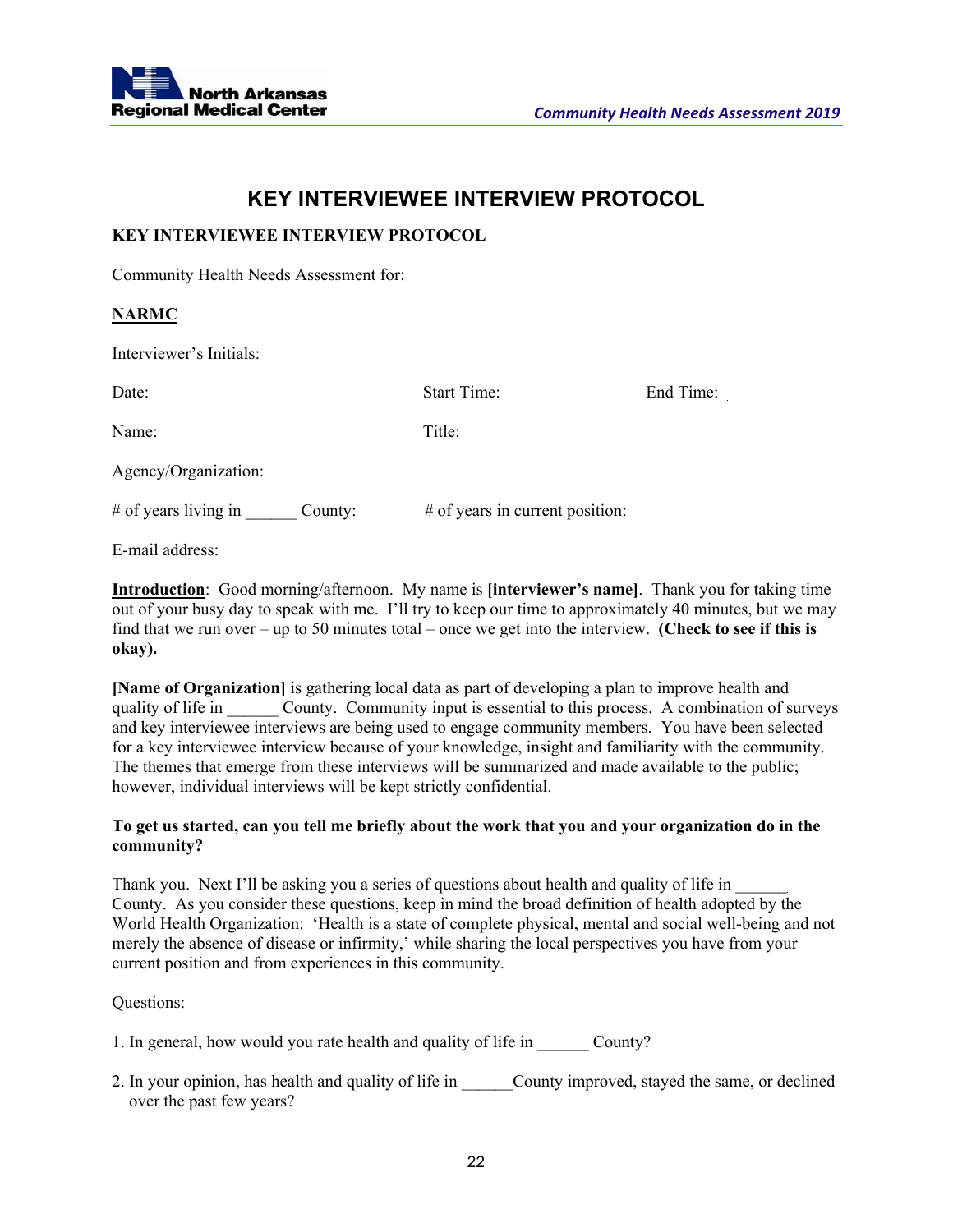

- 3. Why do you think it has (based on answer from previous question: improved, declined, or stayed the same)?
- 4. What other factors have contributed to the (based on answer to question 2: improvement, decline **or** to health and quality of life staying the same)?
- 5. What barriers, if any, exist to improving health and quality of life in County?
- 6. In your opinion, what are the most critical health and quality of life issues in County?
- 7. What needs to be done to address these issues?
- 8. The prior community health needs assessment indicated the following as the most significant health needs. Is there anything that is not on the list that should be?
	- a. Uninsured adults
	- b. Recruitment of additional physicians and practitioners
	- c. Mental health
	- d. Rural outreach
	- e. Elder care
	- f. Healthcare accommodations for non-English speakers
	- g. Health education

What do you think is the most critical health need included on the list above or other of the community?

- 9. Do you think any of the above have improved over the last 3 years? Why or why not? What needs to be done to continue to improve in these areas?
- 10. In your opinion, are any the following areas in which the hospital should be addressing? Why or why not?
	- a. Economic development
	- b. Affordable housing
	- c. Poverty
	- d. Education
	- e. Healthy nutrition
	- f. Physical activity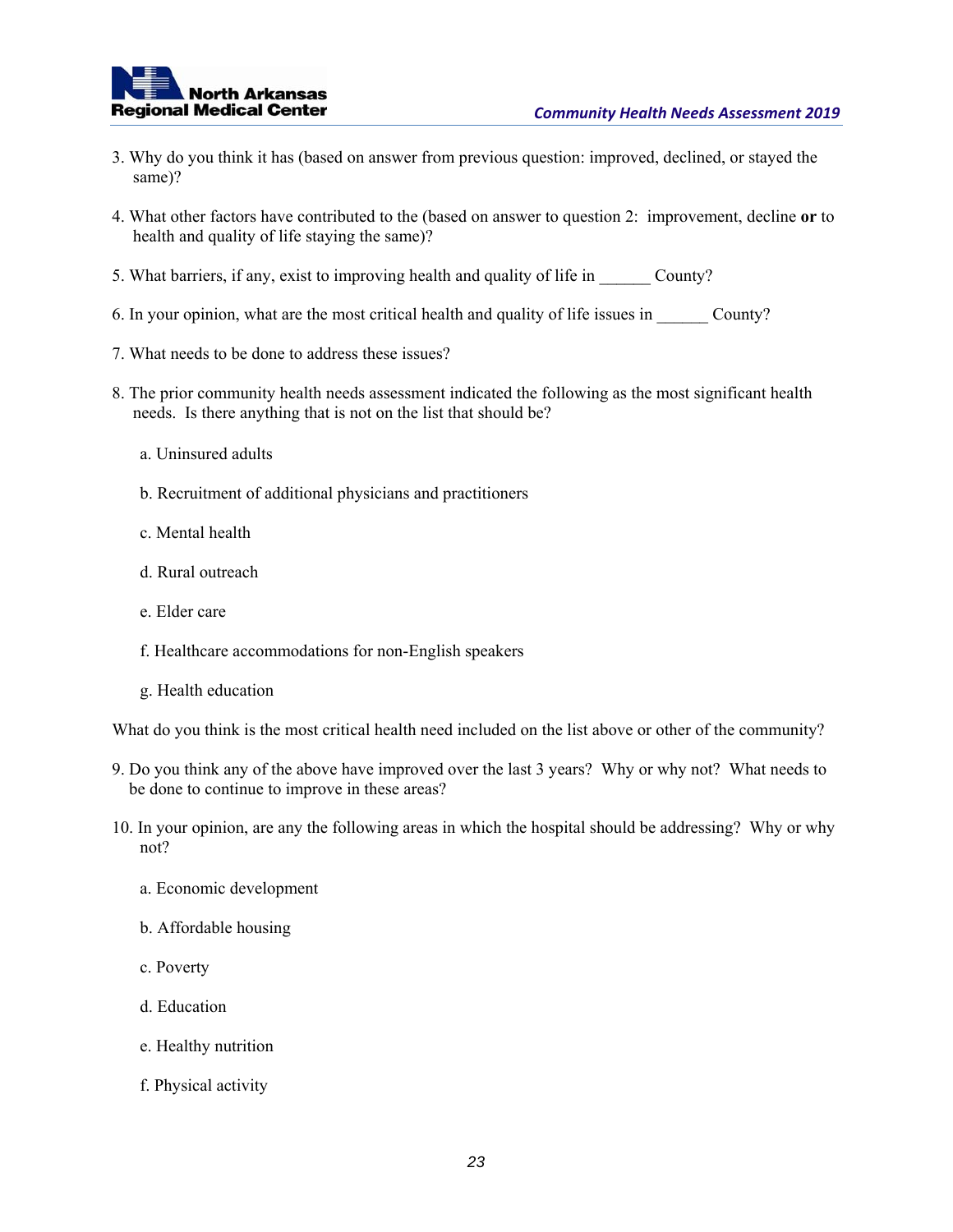

- g. Drug and Alcohol Abuse
- 11. Are you aware of the available health screenings at NARMC? If not, where would you look to obtain information of the available screenings? What can NARMC do to increase awareness?
- 12. Are there people or groups of people in the County whose health or quality of life may not be as good as others? Who are these persons or groups?
- 13. Are there people or groups of people who have a more difficult time obtaining necessary/preventive medical services? If so, who are these persons or groups? Why do you think they have a more difficult time? What can be done to improve the situation?
- 14. How would you rate the hospital's efforts on communicating how they are addressing the identified health needs? How have you received communication regarding the hospital's efforts?
- 15. What do you think is the hospital's role in addressing the identified health needs of the community?

**Close:** Thanks so much for sharing your concerns and perspectives on these issues. The information you have provided will contribute to develop a better understanding about factors impacting health and quality of life in County. Before we conclude the interview,

Is there anything you would like to add?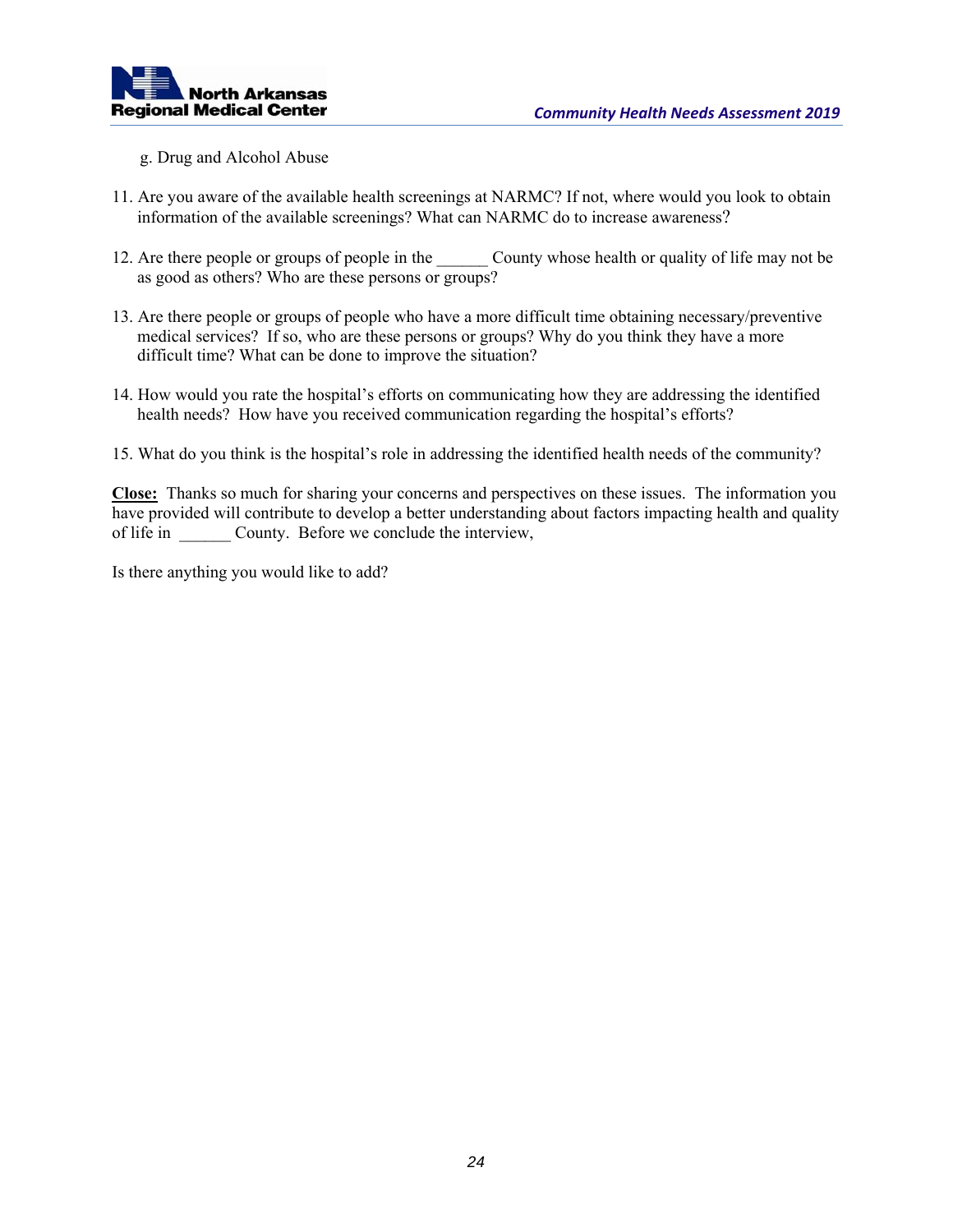

# **SOURCES**